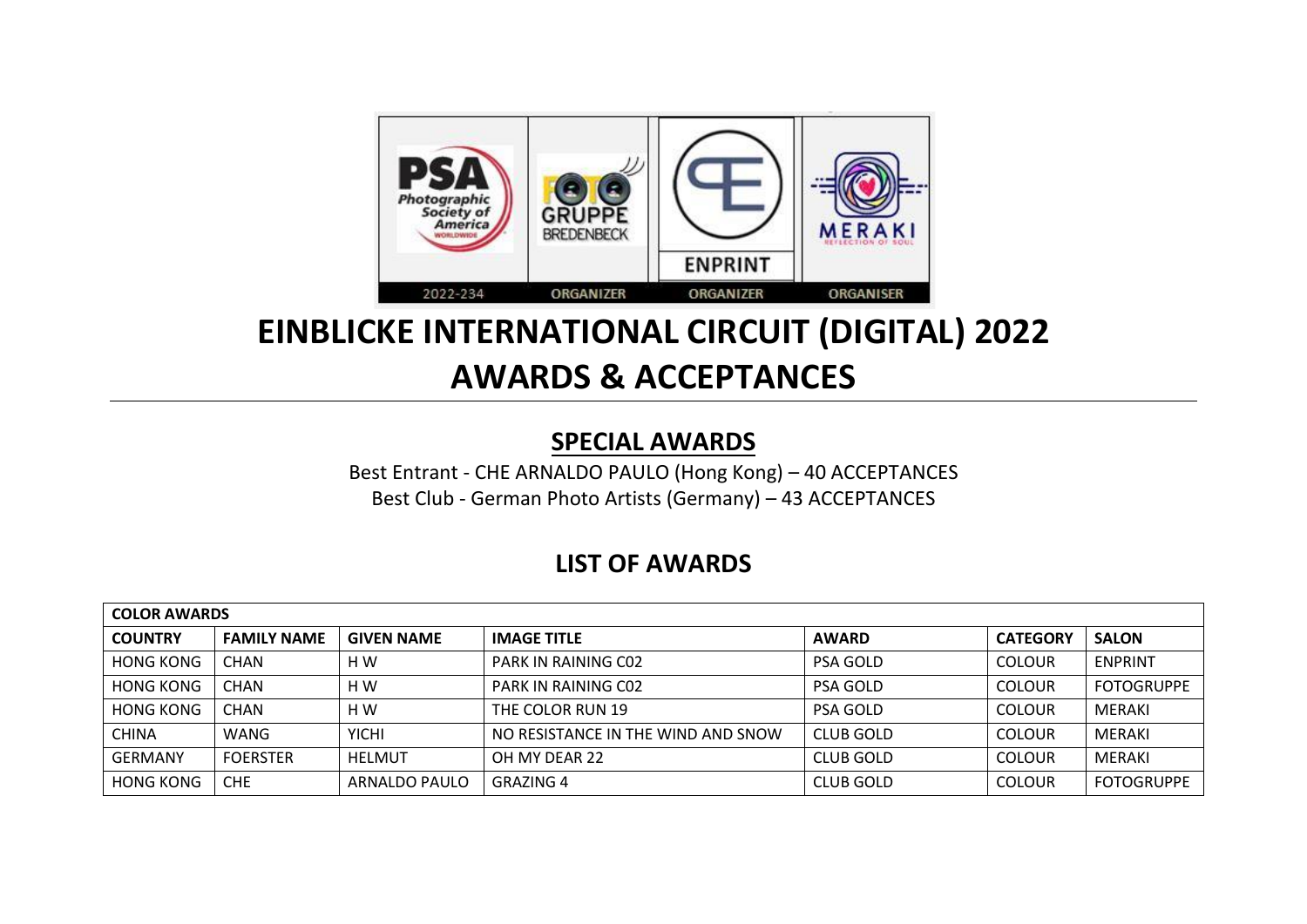| <b>ITALY</b>     | SANCANDI          | <b>IVANA</b>       | THE ROOSTER                        | <b>CLUB GOLD</b>           | <b>COLOUR</b> | <b>ENPRINT</b>    |
|------------------|-------------------|--------------------|------------------------------------|----------------------------|---------------|-------------------|
| <b>MACAU</b>     | <b>CHEANG</b>     | SHERMAN            | <b>HAPPY CHILD</b>                 | <b>CLUB GOLD</b>           | <b>COLOUR</b> | <b>FOTOGRUPPE</b> |
| <b>USA</b>       | <b>FISCHER</b>    | JIE.               | THE CALL OF THE WILD47             | <b>CLUB GOLD</b>           | <b>COLOUR</b> | <b>ENPRINT</b>    |
| <b>CHINA</b>     | WANG              | <b>YICHI</b>       | <b>KEEP WATCH</b>                  | <b>CLUB E-HM</b>           | <b>COLOUR</b> | <b>ENPRINT</b>    |
| <b>CHINA</b>     | WANG              | <b>YICHI</b>       | NO RESISTANCE IN THE WIND AND SNOW | CLUB E-HM                  | <b>COLOUR</b> | <b>FOTOGRUPPE</b> |
| <b>GERMANY</b>   | <b>SCHMIDT</b>    | <b>BARBARA</b>     | <b>MORNING STAR</b>                | <b>CLUB E-HM</b>           | <b>COLOUR</b> | <b>ENPRINT</b>    |
| <b>GERMANY</b>   | <b>MEYERHÖFER</b> | <b>GABRIELE</b>    | <b>BLUE SUBWAY STATION 01</b>      | <b>CLUB E-HM</b>           | <b>COLOUR</b> | <b>FOTOGRUPPE</b> |
| <b>GERMANY</b>   | <b>MEYERHÖFER</b> | <b>GABRIELE</b>    | <b>REFLECTION 01</b>               | <b>CLUB E-HM</b>           | <b>COLOUR</b> | <b>MERAKI</b>     |
| <b>HONG KONG</b> | <b>CHAN</b>       | <b>CHING CHING</b> | WRINKLES                           | <b>CLUB E-HM</b>           | <b>COLOUR</b> | <b>ENPRINT</b>    |
| <b>MACAU</b>     | CHEANG            | SHERMAN            | <b>HAPPY CHILD</b>                 | <b>CLUB E-HM</b>           | <b>COLOUR</b> | <b>ENPRINT</b>    |
| <b>MACAU</b>     | CHEANG            | <b>SHERMAN</b>     | <b>HAPPY CHILD</b>                 | <b>CLUB E-HM</b>           | <b>COLOUR</b> | <b>MERAKI</b>     |
| <b>SINGAPORE</b> | TAN               | LEE ENG            | <b>FARAH FARZ 20</b>               | <b>CLUB E-HM</b>           | <b>COLOUR</b> | <b>MERAKI</b>     |
| <b>SLOVENIA</b>  | <b>KRIZAJ</b>     | <b>TOMI</b>        | A1-SUNSET                          | <b>CLUB E-HM</b>           | <b>COLOUR</b> | <b>FOTOGRUPPE</b> |
| <b>SLOVENIA</b>  | KRIZAJ            | TOMI               | A3-CHURCH NEAR THE LAKE            | <b>CLUB E-HM</b>           | <b>COLOUR</b> | MERAKI            |
| <b>USA</b>       | <b>FISCHER</b>    | <b>JIE</b>         | AN ENCHANTING MOMENT32             | <b>CLUB E-HM</b>           | <b>COLOUR</b> | <b>FOTOGRUPPE</b> |
| <b>GERMANY</b>   | <b>BOEHM</b>      | <b>GERHARD</b>     | <b>MODEL</b>                       | <b>CHAIR CHOICE RIBBON</b> | <b>COLOUR</b> | <b>MERAKI</b>     |
| <b>HONG KONG</b> | <b>CHAN</b>       | <b>CHING CHING</b> | <b>MEAL IN THE RAIN</b>            | <b>CHAIR CHOICE RIBBON</b> | <b>COLOUR</b> | <b>FOTOGRUPPE</b> |
| <b>HONG KONG</b> | <b>CHE</b>        | ARNALDO PAULO      | TIBETAN MULBERRY FESTIVAL 2        | <b>CHAIR CHOICE RIBBON</b> | <b>COLOUR</b> | <b>ENPRINT</b>    |

| <b>MONOCHROME AWARDS</b> |                    |                    |                           |                  |                   |                   |  |  |
|--------------------------|--------------------|--------------------|---------------------------|------------------|-------------------|-------------------|--|--|
| <b>COUNTRY</b>           | <b>FAMILY NAME</b> | <b>GIVEN NAME</b>  | <b>IMAGE TITLE</b>        | <b>AWARD</b>     | <b>CATEGORY</b>   | <b>SALON</b>      |  |  |
| <b>CANADA</b>            | YE                 | <b>DANLEI</b>      | A VISIT TO CUBA44         | <b>PSA GOLD</b>  | MONOCHROME        | ENPRINT           |  |  |
| <b>HONG KONG</b>         | <b>CHE</b>         | ARNALDO PAULO      | <b>HAPPY CHILDHOOD 20</b> | <b>PSA GOLD</b>  | MONOCHROME        | <b>FOTOGRUPPE</b> |  |  |
| <b>USA</b>               | <b>CHIU</b>        | <b>BOB</b>         | THE WAILING WALL13        | <b>PSA GOLD</b>  | <b>MONOCHROME</b> | MERAKI            |  |  |
| <b>CHINA</b>             | <b>WANG</b>        | <b>YICHI</b>       | INFINITE SPACE            | CLUB GOLD        | MONOCHROME        | <b>ENPRINT</b>    |  |  |
| <b>GERMANY</b>           | <b>SCHMIDT</b>     | BARBARA            | <b>FORTYNINE</b>          | <b>CLUB GOLD</b> | MONOCHROME        | <b>FOTOGRUPPE</b> |  |  |
| <b>HONG KONG</b>         | <b>CHAN</b>        | <b>CHING CHING</b> | <b>FAMILY CHILL TIME</b>  | CLUB GOLD        | MONOCHROME        | MERAKI            |  |  |
| <b>HONG KONG</b>         | CHAN               | H W                | LINES IMAGES 20           | CLUB GOLD        | <b>MONOCHROME</b> | ENPRINT           |  |  |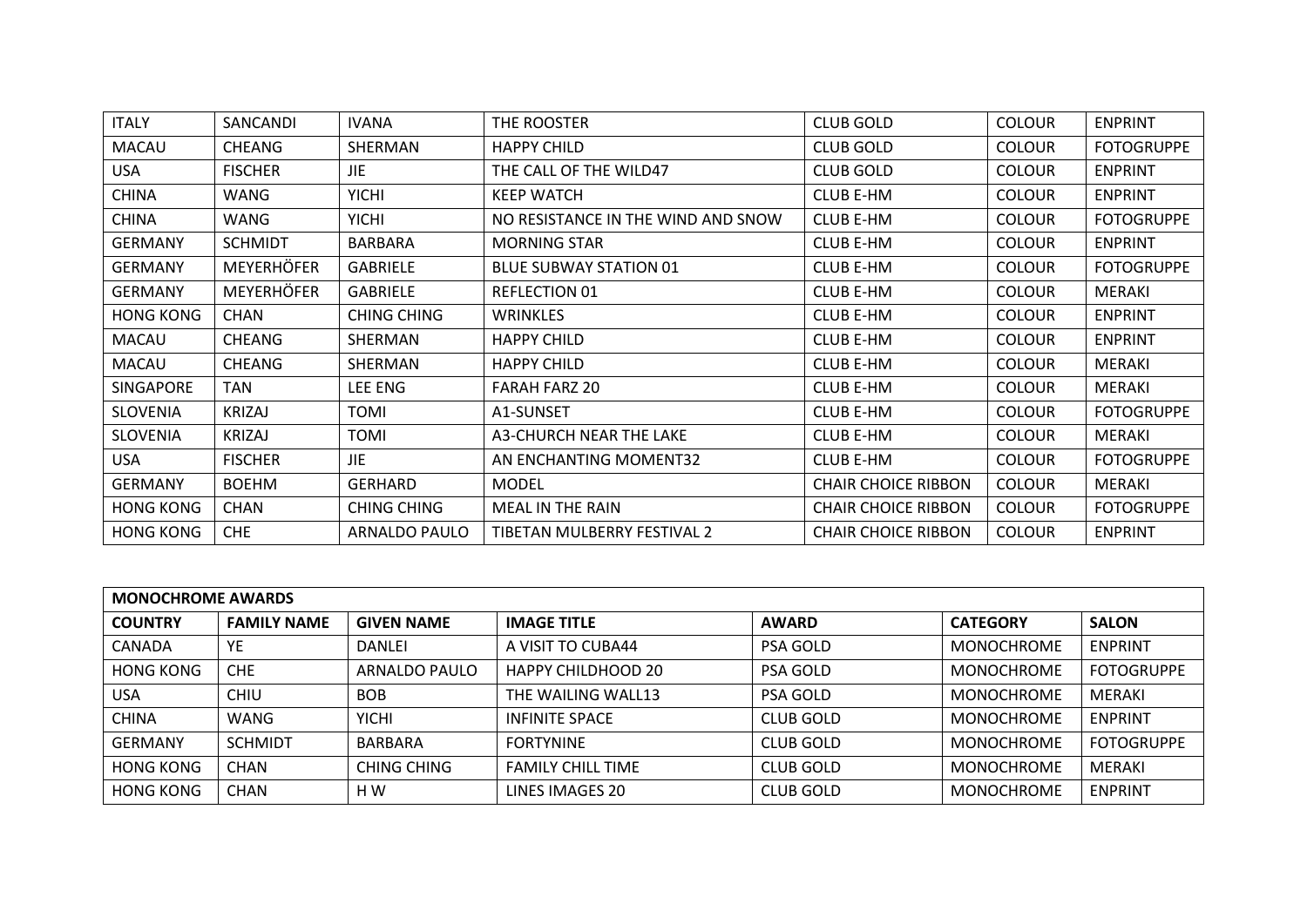| <b>HONG KONG</b> | <b>CHAN</b>       | HW                 | LINES IMAGES M40             | <b>CLUB GOLD</b>           | <b>MONOCHROME</b> | <b>FOTOGRUPPE</b> |
|------------------|-------------------|--------------------|------------------------------|----------------------------|-------------------|-------------------|
| <b>MACAU</b>     | CHEANG            | SHERMAN            | I WILL WIN                   | <b>CLUB GOLD</b>           | <b>MONOCHROME</b> | MERAKI            |
| <b>GERMANY</b>   | <b>MEYERHÖFER</b> | <b>GABRIELE</b>    | <b>GOTHAM</b>                | <b>CLUB E-HM</b>           | <b>MONOCHROME</b> | <b>ENPRINT</b>    |
| GERMANY          | <b>MEYERHÖFER</b> | <b>GABRIELE</b>    | <b>GOTHAM</b>                | <b>CLUB E-HM</b>           | <b>MONOCHROME</b> | <b>FOTOGRUPPE</b> |
| <b>GERMANY</b>   | <b>MEYERHÖFER</b> | <b>GABRIELE</b>    | <b>HAGEN BAHNHOF</b>         | <b>CLUB E-HM</b>           | <b>MONOCHROME</b> | MERAKI            |
| <b>GERMANY</b>   | <b>BOEHM</b>      | <b>GERHARD</b>     | LIGHT AMD SHADOW 26          | <b>CLUB E-HM</b>           | <b>MONOCHROME</b> | <b>FOTOGRUPPE</b> |
| HONG KONG        | <b>CHAN</b>       | H W                | STAIR STEP M1                | <b>CLUB E-HM</b>           | <b>MONOCHROME</b> | MERAKI            |
| <b>HONG KONG</b> | <b>CHAN</b>       | <b>MANDY</b>       | XIA PU 01 BW                 | <b>CLUB E-HM</b>           | <b>MONOCHROME</b> | <b>ENPRINT</b>    |
| <b>HONG KONG</b> | <b>CHE</b>        | ARNALDO PAULO      | <b>MY YOUNGER BROTHER 8</b>  | <b>CLUB E-HM</b>           | <b>MONOCHROME</b> | <b>ENPRINT</b>    |
| <b>HONG KONG</b> | <b>CHE</b>        | ARNALDO PAULO      | MY YOUNGER BROTHER 8         | <b>CLUB E-HM</b>           | <b>MONOCHROME</b> | MERAKI            |
| <b>INDIA</b>     | <b>SK</b>         | BALACHANDDER       | <b>GENUINE SMILES</b>        | <b>CLUB E-HM</b>           | <b>MONOCHROME</b> | <b>FOTOGRUPPE</b> |
| <b>SINGAPORE</b> | TAN               | LEE ENG            | ALONE AND TOGETHER           | <b>CLUB E-HM</b>           | <b>MONOCHROME</b> | <b>FOTOGRUPPE</b> |
| SINGAPORE        | TAN               | LEE ENG            | ALONE AND TOGETHER           | <b>CLUB E-HM</b>           | <b>MONOCHROME</b> | MERAKI            |
| <b>SINGAPORE</b> | TAN               | LEE ENG            | <b>FUTURISTIC 16</b>         | <b>CLUB E-HM</b>           | <b>MONOCHROME</b> | <b>ENPRINT</b>    |
| <b>GERMANY</b>   | <b>SCHMIDT</b>    | <b>BARBARA</b>     | <b>FORTYNINE</b>             | <b>CHAIR CHOICE RIBBON</b> | <b>MONOCHROME</b> | MERAKI            |
| <b>HONG KONG</b> | <b>CHAN</b>       | <b>CHING CHING</b> | <b>FEEDING MY BABIES</b>     | <b>CHAIR CHOICE RIBBON</b> | <b>MONOCHROME</b> | <b>ENPRINT</b>    |
| <b>MALTA</b>     | <b>CATANIA</b>    | <b>GOTTFRIED</b>   | CITY OF ARTS AND SCIENCES 19 | <b>CHAIR CHOICE RIBBON</b> | <b>MONOCHROME</b> | <b>FOTOGRUPPE</b> |

| <b>THEME PEOPLE AWARDS</b> |                    |                      |                       |                  |                    |                   |  |  |
|----------------------------|--------------------|----------------------|-----------------------|------------------|--------------------|-------------------|--|--|
| <b>COUNTRY</b>             | <b>FAMILY NAME</b> | <b>GIVEN NAME</b>    | <b>IMAGE TITLE</b>    | <b>AWARD</b>     | <b>CATEGORY</b>    | <b>SALON</b>      |  |  |
| <b>HONG KONG</b>           | <b>CHE</b>         | ARNALDO PAULO        | A CUP OF TEA 1        | <b>PSA GOLD</b>  | <b>THEMEPEOPLE</b> | <b>FOTOGRUPPE</b> |  |  |
| <b>HONG KONG</b>           | <b>CHE</b>         | ARNALDO PAULO        | <b>BRICKFIELD 1</b>   | <b>PSA GOLD</b>  | <b>THEMEPEOPLE</b> | <b>ENPRINT</b>    |  |  |
| <b>USA</b>                 | <b>FISCHER</b>     | JIE                  | <b>WAYS OF LIFE17</b> | <b>PSA GOLD</b>  | <b>THEMEPEOPLE</b> | <b>MERAKI</b>     |  |  |
| <b>GERMANY</b>             | <b>MEYERHÖFER</b>  | <b>GABRIELE</b>      | IN THE MONASTERY      | <b>CLUB GOLD</b> | <b>THEMEPEOPLE</b> | MERAKI            |  |  |
| <b>GERMANY</b>             | <b>MEYERHÖFER</b>  | <b>GABRIELE</b>      | <b>MKM 01</b>         | <b>CLUB GOLD</b> | <b>THEMEPEOPLE</b> | <b>ENPRINT</b>    |  |  |
| <b>HONG KONG</b>           | CHE.               | ARNALDO PAULO        | A CUP OF TEA 1        | <b>CLUB GOLD</b> | <b>THEMEPEOPLE</b> | MERAKI            |  |  |
| <b>HONG KONG</b>           | <b>NG</b>          | <b>CHI FUN FANNY</b> | MOTHER AND DAUGHTER   | <b>CLUB GOLD</b> | <b>THEMEPEOPLE</b> | <b>ENPRINT</b>    |  |  |
| <b>INDIA</b>               | <b>SK</b>          | <b>BALACHANDDER</b>  | THEERTHAVAARI 2022-2  | <b>CLUB GOLD</b> | <b>THEMEPEOPLE</b> | <b>FOTOGRUPPE</b> |  |  |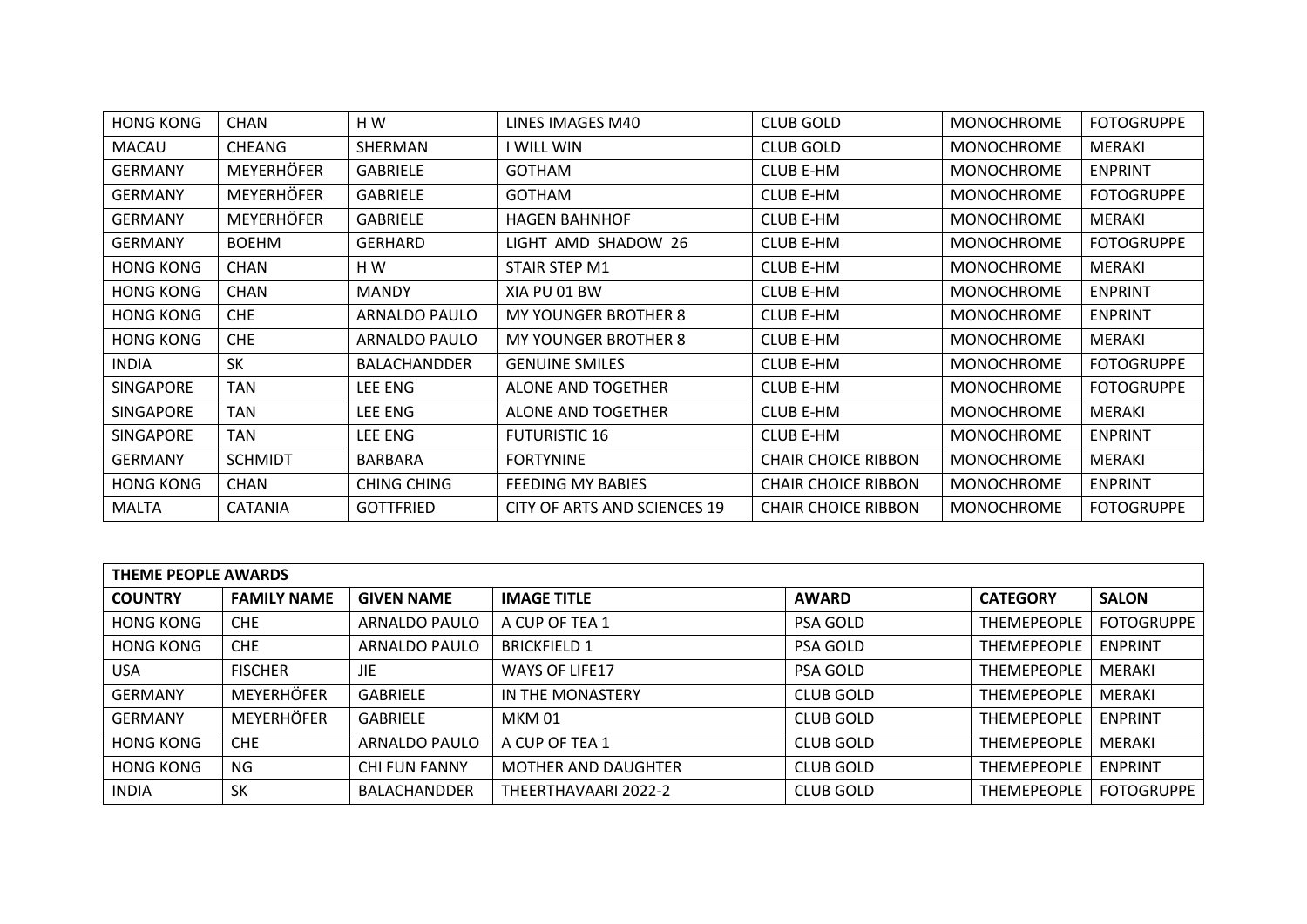| <b>NETHERLANDS</b> | <b>VERHEESEN</b>   | <b>WILL</b>          | THE BLESSING 1              | <b>CLUB GOLD</b>           | <b>THEMEPEOPLE</b> | <b>FOTOGRUPPE</b> |
|--------------------|--------------------|----------------------|-----------------------------|----------------------------|--------------------|-------------------|
| <b>CYPRUS</b>      | <b>HADJIPAVLOU</b> | <b>THANASIS</b>      | <b>BE AUTHENTIC</b>         | <b>CLUB E-HM</b>           | THEMEPEOPLE        | MERAKI            |
| <b>GERMANY</b>     | <b>SCHMIDT</b>     | <b>BARBARA</b>       | <b>OLD TOWN KIDS</b>        | <b>CLUB E-HM</b>           | THEMEPEOPLE        | <b>ENPRINT</b>    |
| <b>HONG KONG</b>   | <b>CHAN</b>        | CHING CHING          | <b>FORCES</b>               | <b>CLUB E-HM</b>           | THEMEPEOPLE        | <b>FOTOGRUPPE</b> |
| <b>HONG KONG</b>   | <b>CHAN</b>        | CHING CHING          | LITTLE GOSSIPS              | <b>CLUB E-HM</b>           | THEMEPEOPLE        | <b>ENPRINT</b>    |
| <b>HONG KONG</b>   | <b>CHAN</b>        | CHING CHING          | LITTLE GOSSIPS              | <b>CLUB E-HM</b>           | THEMEPEOPLE        | MERAKI            |
| <b>HONG KONG</b>   | NG                 | <b>CHI FUN FANNY</b> | <b>BUTTERFLY BALLERINA</b>  | <b>CLUB E-HM</b>           | THEMEPEOPLE        | <b>FOTOGRUPPE</b> |
| <b>INDIA</b>       | SK                 | <b>BALACHANDDER</b>  | <b>ACHARYAS BLESSINGS 2</b> | <b>CLUB E-HM</b>           | THEMEPEOPLE        | <b>ENPRINT</b>    |
| <b>INDIA</b>       | <b>SK</b>          | <b>BALACHANDDER</b>  | THEERTHAVAARI 2022-2        | <b>CLUB E-HM</b>           | THEMEPEOPLE        | <b>MERAKI</b>     |
| <b>NETHERLANDS</b> | <b>VERHEESEN</b>   | WILL                 | IN PASSING                  | <b>CLUB E-HM</b>           | <b>THEMEPEOPLE</b> | MERAKI            |
| <b>SINGAPORE</b>   | TAN                | LEE ENG              | KAZAKH EAGLE HUNTERS 12     | <b>CLUB E-HM</b>           | THEMEPEOPLE        | <b>FOTOGRUPPE</b> |
| USA.               | <b>FISCHER</b>     | JIE                  | <b>WAYS OF LIFE17</b>       | <b>CLUB E-HM</b>           | THEMEPEOPLE        | <b>FOTOGRUPPE</b> |
| <b>USA</b>         | <b>FISCHER</b>     | JIE                  | <b>WAYS OF LIFE7</b>        | <b>CLUB E-HM</b>           | <b>THEMEPEOPLE</b> | <b>ENPRINT</b>    |
| <b>AUSTRALIA</b>   | YANG               | <b>CHUNG-WEN</b>     | <b>HEMP ROPE MAKERS</b>     | <b>CHAIR CHOICE RIBBON</b> | THEMEPEOPLE        | MERAKI            |
| <b>MALTA</b>       | <b>CATANIA</b>     | <b>GOTTFRIED</b>     | <b>COOKING</b>              | <b>CHAIR CHOICE RIBBON</b> | THEMEPEOPLE        | <b>FOTOGRUPPE</b> |
| <b>NETHERLANDS</b> | <b>VERHEESEN</b>   | WILL                 | THE BLESSING 1              | <b>CHAIR CHOICE RIBBON</b> | THEMEPEOPLE        | <b>ENPRINT</b>    |

| <b>THEME SCAPES AWARDS</b> |                    |                      |                                  |                  |                    |                   |  |
|----------------------------|--------------------|----------------------|----------------------------------|------------------|--------------------|-------------------|--|
| <b>COUNTRY</b>             | <b>FAMILY NAME</b> | <b>GIVEN NAME</b>    | <b>IMAGE TITLE</b>               | <b>AWARD</b>     | <b>CATEGORY</b>    | <b>SALON</b>      |  |
| <b>GERMANY</b>             | <b>MEYERHÖFER</b>  | <b>GABRIELE</b>      | <b>BRIDGE TO THE DOME</b>        | <b>PSA GOLD</b>  | <b>THEMESCAPES</b> | MERAKI            |  |
| <b>HONG KONG</b>           | <b>CHAN</b>        | CHING CHING          | BOAT IN GOLD RIVER 002           | <b>PSA GOLD</b>  | <b>THEMESCAPES</b> | <b>ENPRINT</b>    |  |
| <b>HONG KONG</b>           | <b>CHAN</b>        | CHING CHING          | <b>MISTY CITY</b>                | <b>PSA GOLD</b>  | <b>THEMESCAPES</b> | <b>FOTOGRUPPE</b> |  |
| <b>HONG KONG</b>           | <b>CHAN</b>        | CHING CHING          | CITY OF MIST 006                 | <b>CLUB GOLD</b> | <b>THEMESCAPES</b> | MERAKI            |  |
| <b>HONG KONG</b>           | <b>CHE</b>         | <b>ARNALDO PAULO</b> | BEGINNING OF THE DAY 4           | <b>CLUB GOLD</b> | <b>THEMESCAPES</b> | <b>ENPRINT</b>    |  |
| <b>HONG KONG</b>           | <b>NG</b>          | <b>CHI FUN FANNY</b> | <b>KILLER SUNRISE</b>            | <b>CLUB GOLD</b> | <b>THEMESCAPES</b> | <b>ENPRINT</b>    |  |
| <b>NETHERLANDS</b>         | <b>VERHEESEN</b>   | WILL                 | <b>LA DEFENSE</b>                | <b>CLUB GOLD</b> | <b>THEMESCAPES</b> | <b>FOTOGRUPPE</b> |  |
| SINGAPORE                  | TAN                | <b>LEE ENG</b>       | SINGAPORE PUBLIC HOUSE 1         | <b>CLUB GOLD</b> | <b>THEMESCAPES</b> | MERAKI            |  |
| <b>USA</b>                 | <b>CHIU</b>        | <b>BOB</b>           | <b>WHEAT FIELDS IN SPOKANE14</b> | <b>CLUB GOLD</b> | <b>THEMESCAPES</b> | <b>FOTOGRUPPE</b> |  |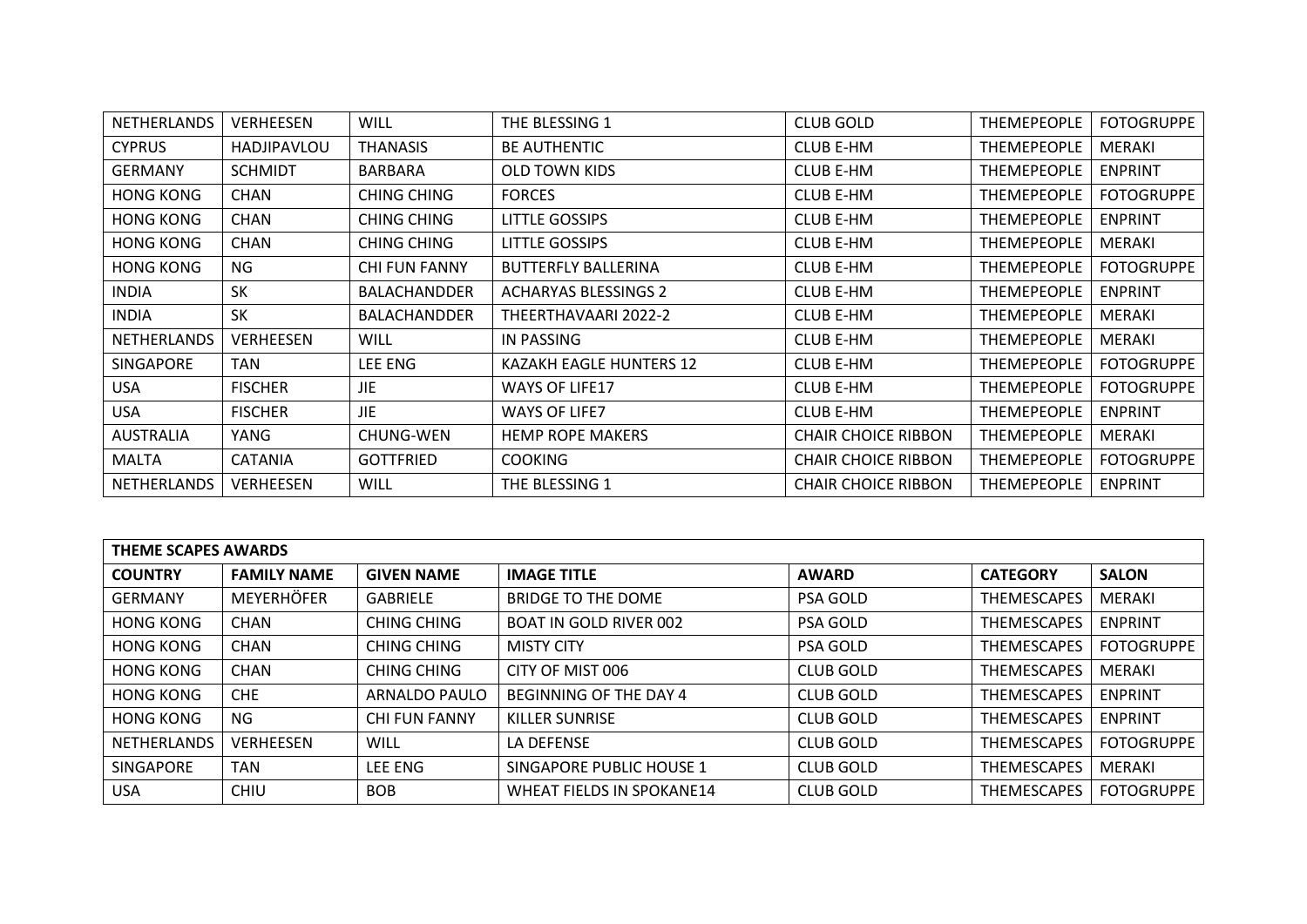| <b>CHINA</b>       | WANG                  | <b>YICHI</b>         | <b>GOLDEN TURNTABLE</b>     | <b>CLUB E-HM</b>           | <b>THEMESCAPES</b> | <b>ENPRINT</b>    |
|--------------------|-----------------------|----------------------|-----------------------------|----------------------------|--------------------|-------------------|
| <b>GERMANY</b>     | <b>HALVAS-NIELSEN</b> | <b>HERDIS</b>        | <b>SHANGHAI TOWER</b>       | <b>CLUB E-HM</b>           | THEMESCAPES        | <b>ENPRINT</b>    |
| <b>GERMANY</b>     | <b>MEYERHÖFER</b>     | <b>GABRIELE</b>      | APULIEN 01                  | <b>CLUB E-HM</b>           | THEMESCAPES        | <b>ENPRINT</b>    |
| <b>GERMANY</b>     | <b>MEYERHÖFER</b>     | <b>GABRIELE</b>      | <b>BRIDGE TO THE DOME</b>   | <b>CLUB E-HM</b>           | THEMESCAPES        | <b>FOTOGRUPPE</b> |
| <b>HONG KONG</b>   | CHE.                  | <b>ARNALDO PAULO</b> | BEGINNING OF THE DAY 4      | <b>CLUB E-HM</b>           | <b>THEMESCAPES</b> | <b>FOTOGRUPPE</b> |
| <b>HONG KONG</b>   | <b>CHE</b>            | ARNALDO PAULO        | XIAPU 6                     | <b>CLUB E-HM</b>           | THEMESCAPES        | MERAKI            |
| <b>HONG KONG</b>   | NG                    | <b>CHI FUN FANNY</b> | SUNRISE OVER BAGAN          | <b>CLUB E-HM</b>           | <b>THEMESCAPES</b> | <b>FOTOGRUPPE</b> |
| <b>INDIA</b>       | <b>SK</b>             | <b>BALACHANDDER</b>  | KATHIPARA FLYOVER CHENNAI 1 | <b>CLUB E-HM</b>           | <b>THEMESCAPES</b> | <b>ENPRINT</b>    |
| <b>NETHERLANDS</b> | <b>VERHEESEN</b>      | <b>WILL</b>          | LA DEFENSE                  | <b>CLUB E-HM</b>           | <b>THEMESCAPES</b> | <b>MERAKI</b>     |
| <b>SINGAPORE</b>   | <b>TAN</b>            | LEE ENG              | JAKARTA CITYSCAPE 1         | <b>CLUB E-HM</b>           | <b>THEMESCAPES</b> | <b>FOTOGRUPPE</b> |
| <b>SLOVENIA</b>    | <b>KRIZAJ</b>         | TOMI                 | <b>B2-CHAPELE</b>           | <b>CLUB E-HM</b>           | <b>THEMESCAPES</b> | <b>MERAKI</b>     |
| USA.               | <b>CHIU</b>           | <b>BOB</b>           | WHEAT FIELDS IN SPOKANE14   | <b>CLUB E-HM</b>           | <b>THEMESCAPES</b> | <b>MERAKI</b>     |
| <b>CHINA</b>       | WANG                  | <b>YICHI</b>         | <b>GOLDEN TURNTABLE</b>     | <b>CHAIR CHOICE RIBBON</b> | <b>THEMESCAPES</b> | <b>FOTOGRUPPE</b> |
| <b>HONG KONG</b>   | <b>CHOI</b>           | <b>CHI KUN</b>       | <b>HEAVEN ON EARTH</b>      | <b>CHAIR CHOICE RIBBON</b> | <b>THEMESCAPES</b> | <b>ENPRINT</b>    |
| <b>INDIA</b>       | <b>SK</b>             | <b>BALACHANDDER</b>  | KATHIPARA FLYOVER CHENNAI 1 | <b>CHAIR CHOICE RIBBON</b> | <b>THEMESCAPES</b> | <b>MERAKI</b>     |

## **ACCEPTANCE LIST**

| <b>COUNTRY</b>   | <b>FAMILY NAME</b> | <b>GIVEN NAME</b> | <b>IMAGE TITLE</b>              | <b>AWARD</b>               | <b>CATEGORY</b> | <b>SALON</b> |
|------------------|--------------------|-------------------|---------------------------------|----------------------------|-----------------|--------------|
| Australia        | Yang               | Chung-wen         | Hemp rope makers                |                            | themepeople     | Fotogruppe   |
| <b>Australia</b> | Yang               | Chung-wen         | Hemp rope makers                | <b>CHAIR CHOICE RIBBON</b> | themepeople     | Meraki       |
| <b>Australia</b> | Yang               | Chung-wen         | Listen                          |                            | colour          | Enprint      |
| <b>Australia</b> | Yang               | Chung-wen         | Police captain in another world |                            | colour          | Enprint      |
| Australia        | Yang               | Chung-wen         | Police captain in another world |                            | colour          | Fotogruppe   |
| Australia        | Yang               | Chung-wen         | Top of the bridge               |                            | themescapes     | Fotogruppe   |
| Canada           | Ye                 | Danlei            | A visit to Cuba44               |                            | monochrome      | Meraki       |
| Canada           | Ye                 | Danlei            | A visit to Cuba44               | <b>PSA GOLD</b>            | monochrome      | Enprint      |
| Canada           | Ye                 | Danlei            | <b>Livelihood of Iranians2</b>  |                            | colour          | Enprint      |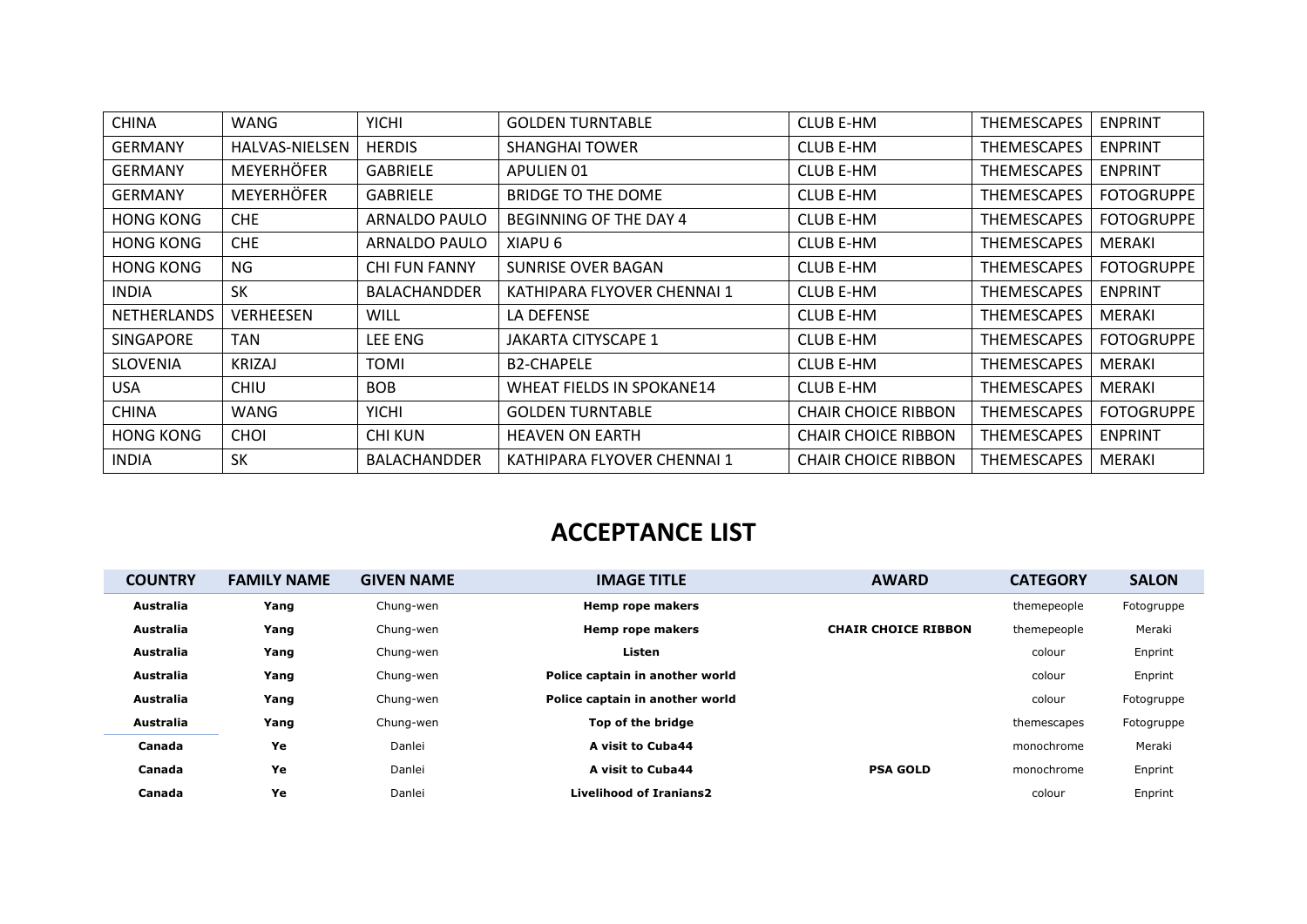| <b>COUNTRY</b> | <b>FAMILY NAME</b> | <b>GIVEN NAME</b> | <b>IMAGE TITLE</b>                 | <b>AWARD</b>               | <b>CATEGORY</b> | <b>SALON</b> |
|----------------|--------------------|-------------------|------------------------------------|----------------------------|-----------------|--------------|
| Canada         | Ye                 | Danlei            | <b>Livelihood of Iranians2</b>     |                            | colour          | Fotogruppe   |
| Canada         | Ye                 | Danlei            | <b>Livelihood of Iranians2</b>     |                            | colour          | Meraki       |
| Canada         | Ye                 | Danlei            | The Himba people26                 |                            | themepeople     | Fotogruppe   |
| Canada         | Ye                 | Danlei            | <b>Travel to Central Asia59</b>    |                            | themepeople     | Enprint      |
| Canada         | Ye                 | Danlei            | <b>Travel to Central Asia59</b>    |                            | themepeople     | Meraki       |
| China          | Wang               | Yichi             | <b>Colored bridge</b>              |                            | themescapes     | Enprint      |
| China          | Wang               | Yichi             | <b>Colored bridge</b>              |                            | themescapes     | Meraki       |
| China          | Wang               | Yichi             | Expect                             |                            | colour          | Enprint      |
| China          | Wang               | Yichi             | <b>Golden turntable</b>            | <b>CLUB E-HM</b>           | themescapes     | Enprint      |
| China          | Wang               | Yichi             | Golden turntable                   | <b>CHAIR CHOICE RIBBON</b> | themescapes     | Fotogruppe   |
| China          | Wang               | Yichi             | <b>Guangfulin sunset</b>           |                            | themescapes     | Enprint      |
| China          | Wang               | Yichi             | <b>Infinite space</b>              |                            | monochrome      | Meraki       |
| China          | Wang               | Yichi             | <b>Infinite space</b>              | <b>CLUB GOLD</b>           | monochrome      | Enprint      |
| China          | Wang               | Yichi             | Keep watch                         |                            | colour          | Meraki       |
| China          | Wang               | Yichi             | Keep watch                         | <b>CLUB E-HM</b>           | colour          | Enprint      |
| China          | Wang               | Yichi             | <b>Lonely Rituo Temple</b>         |                            | themescapes     | Enprint      |
| China          | Wang               | Yichi             | No resistance in the wind and snow |                            | colour          | Enprint      |
| China          | Wang               | Yichi             | No resistance in the wind and snow | <b>CLUB GOLD</b>           | colour          | Meraki       |
| China          | Wang               | Yichi             | No resistance in the wind and snow | <b>CLUB E-HM</b>           | colour          | Fotogruppe   |
| China          | Wang               | Yichi             | <b>Sadness</b>                     |                            | monochrome      | Enprint      |
| China          | Wang               | Yichi             | <b>Trajectory</b>                  |                            | themepeople     | Enprint      |
| China          | Wang               | Yichi             | Wild                               |                            | colour          | Enprint      |
| China          | Wang               | Yichi             | Wild                               |                            | colour          | Fotogruppe   |
| China          | Jiang              | Haowei            | <b>Snow towns of China</b>         |                            | colour          | Meraki       |
| Cyprus         | Hadjipavlou        | Thanasis          | <b>Be authentic</b>                | <b>CLUB E-HM</b>           | themepeople     | Meraki       |
| Cyprus         | Hadjipavlou        | Thanasis          | He is wonderfully made             |                            | themepeople     | Enprint      |
| Cyprus         | Hadjipavlou        | Thanasis          | He is wonderfully made             |                            | themepeople     | Fotogruppe   |
| Cyprus         | Hadjipavlou        | Thanasis          | He is wonderfully made             |                            | themepeople     | Meraki       |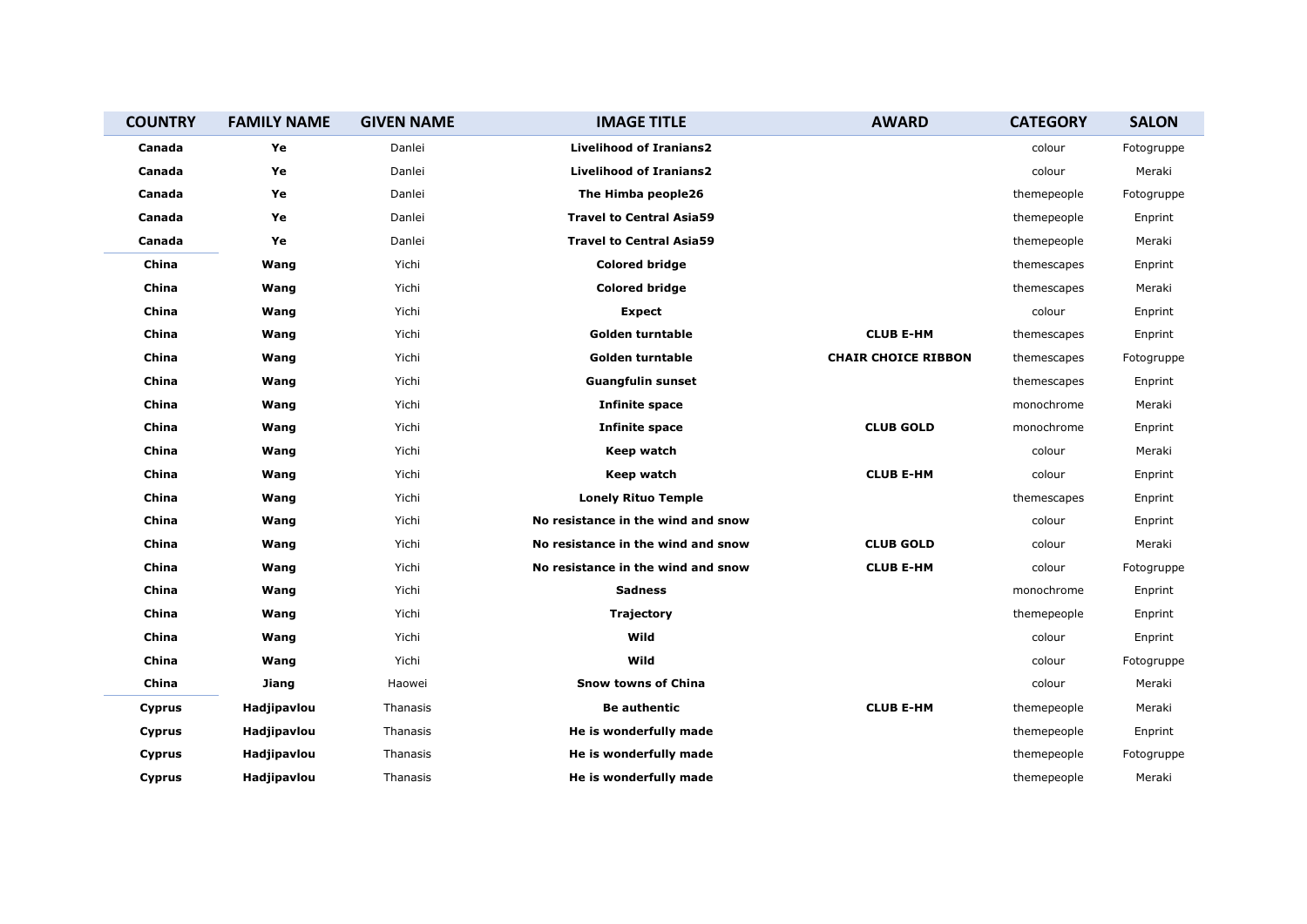| <b>COUNTRY</b> | <b>FAMILY NAME</b>    | <b>GIVEN NAME</b> | <b>IMAGE TITLE</b>                  | <b>AWARD</b>               | <b>CATEGORY</b> | <b>SALON</b> |
|----------------|-----------------------|-------------------|-------------------------------------|----------------------------|-----------------|--------------|
| <b>Cyprus</b>  | Hadjipavlou           | Thanasis          | <b>Somewhere in Rome</b>            |                            | colour          | Meraki       |
| Cyprus         | Hadjipavlou           | Thanasis          | The best acrobats on stage          |                            | colour          | Fotogruppe   |
| Cyprus         | Hadjipavlou           | Thanasis          | <b>The Famous Umbrellas</b>         |                            | monochrome      | Fotogruppe   |
| Germany        | <b>Halvas-Nielsen</b> | Herdis            | <b>Buildings Dublin</b>             |                            | themescapes     | Fotogruppe   |
| Germany        | <b>Halvas-Nielsen</b> | Herdis            | <b>Chinese smoker</b>               |                            | themepeople     | Fotogruppe   |
| Germany        | <b>Halvas-Nielsen</b> | Herdis            | <b>Kissing baboons</b>              |                            | monochrome      | Enprint      |
| Germany        | <b>Halvas-Nielsen</b> | Herdis            | Shanghai Tower                      | <b>CLUB E-HM</b>           | themescapes     | Enprint      |
| Germany        | <b>Halvas-Nielsen</b> | Herdis            | You are strong                      |                            | colour          | Enprint      |
| Germany        | <b>Halvas-Nielsen</b> | Herdis            | You are strong                      |                            | colour          | Meraki       |
| Germany        | <b>Halvas-Nielsen</b> | Herdis            | Zebra Group                         |                            | monochrome      | Enprint      |
| Germany        | <b>Halvas-Nielsen</b> | Herdis            | Zebra Group                         |                            | monochrome      | Fotogruppe   |
| Germany        | <b>Foerster</b>       | Helmut            | Oh My Dear 22                       |                            | colour          | Enprint      |
| Germany        | <b>Foerster</b>       | Helmut            | Oh My Dear 22                       | <b>CLUB GOLD</b>           | colour          | Meraki       |
| Germany        | Schmidt               | Barbara           | fortynine                           |                            | monochrome      | Enprint      |
| Germany        | Schmidt               | Barbara           | fortynine                           | <b>CLUB GOLD</b>           | monochrome      | Fotogruppe   |
| Germany        | Schmidt               | Barbara           | fortynine                           | <b>CHAIR CHOICE RIBBON</b> | monochrome      | Meraki       |
| Germany        | Schmidt               | Barbara           | man from dhaka                      |                            | themepeople     | Enprint      |
| Germany        | Schmidt               | Barbara           | mankind must mask                   |                            | monochrome      | Enprint      |
| Germany        | Schmidt               | Barbara           | mankind must mask                   |                            | monochrome      | Fotogruppe   |
| Germany        | Schmidt               | Barbara           | MKM01                               |                            | colour          | Meraki       |
| Germany        | Schmidt               | Barbara           | <b>Morning Star</b>                 | <b>CLUB E-HM</b>           | colour          | Enprint      |
| Germany        | Schmidt               | Barbara           | old town kids                       |                            | themepeople     | Meraki       |
| Germany        | Schmidt               | Barbara           | old town kids                       | <b>CLUB E-HM</b>           | themepeople     | Enprint      |
| Germany        | Schmidt               | Barbara           | start walking                       |                            | monochrome      | Enprint      |
| Germany        | Schmidt               | Barbara           | start walking                       |                            | monochrome      | Fotogruppe   |
| Germany        | Schmidt               | Barbara           | start walking                       |                            | monochrome      | Meraki       |
| Germany        | Schmidt               | Barbara           | <b>Straight path to destination</b> |                            | colour          | Enprint      |
| Germany        | Schmidt               | Barbara           | windy way                           |                            | monochrome      | Fotogruppe   |
| Germany        | Schmidt               | Barbara           | windy way                           |                            | monochrome      | Meraki       |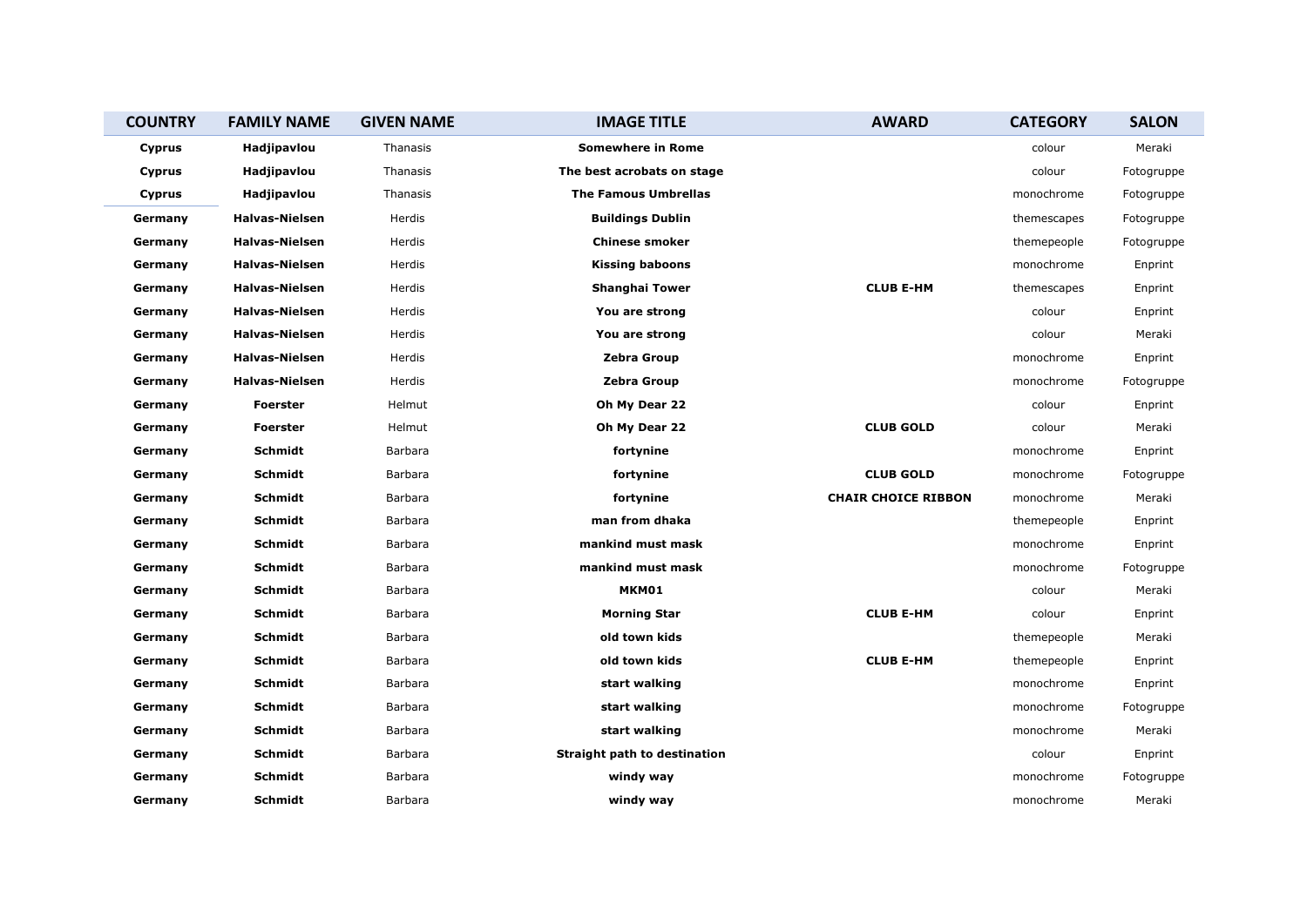| <b>COUNTRY</b> | <b>FAMILY NAME</b> | <b>GIVEN NAME</b> | <b>IMAGE TITLE</b>          | <b>AWARD</b>     | <b>CATEGORY</b> | <b>SALON</b> |
|----------------|--------------------|-------------------|-----------------------------|------------------|-----------------|--------------|
| Germany        | Meyerhöfer         | Gabriele          | <b>Apulien 01</b>           |                  | themescapes     | Fotogruppe   |
| Germany        | Meyerhöfer         | Gabriele          | Apulien 01                  |                  | themescapes     | Meraki       |
| Germany        | Meyerhöfer         | Gabriele          | <b>Apulien 01</b>           | <b>CLUB E-HM</b> | themescapes     | Enprint      |
| Germany        | Meyerhöfer         | Gabriele          | blue subway station 01      |                  | colour          | Meraki       |
| Germany        | Meyerhöfer         | Gabriele          | blue subway station 01      | <b>CLUB E-HM</b> | colour          | Fotogruppe   |
| Germany        | Meyerhöfer         | Gabriele          | bridge to the dome          |                  | themescapes     | Enprint      |
| Germany        | Meyerhöfer         | Gabriele          | bridge to the dome          | <b>PSA GOLD</b>  | themescapes     | Meraki       |
| Germany        | Meyerhöfer         | Gabriele          | bridge to the dome          | <b>CLUB E-HM</b> | themescapes     | Fotogruppe   |
| Germany        | Meyerhöfer         | Gabriele          | camping                     |                  | monochrome      | Meraki       |
| Germany        | Meyerhöfer         | Gabriele          | <b>Frankfurt 03</b>         |                  | themescapes     | Meraki       |
| Germany        | Meyerhöfer         | Gabriele          | Gotham                      | <b>CLUB E-HM</b> | monochrome      | Enprint      |
| Germany        | Meyerhöfer         | Gabriele          | Gotham                      | <b>CLUB E-HM</b> | monochrome      | Fotogruppe   |
| Germany        | Meyerhöfer         | Gabriele          | <b>Hagen Bahnhof</b>        |                  | monochrome      | Enprint      |
| Germany        | Meyerhöfer         | Gabriele          | <b>Hagen Bahnhof</b>        |                  | monochrome      | Fotogruppe   |
| Germany        | Meyerhöfer         | Gabriele          | <b>Hagen Bahnhof</b>        | <b>CLUB E-HM</b> | monochrome      | Meraki       |
| Germany        | Meyerhöfer         | Gabriele          | Home Office 01              |                  | colour          | Fotogruppe   |
| Germany        | Meyerhöfer         | Gabriele          | in the monastery            | <b>CLUB GOLD</b> | themepeople     | Meraki       |
| Germany        | Meyerhöfer         | Gabriele          | <b>MKM 01</b>               |                  | themepeople     | Meraki       |
| Germany        | Meyerhöfer         | Gabriele          | <b>MKM 01</b>               | <b>CLUB GOLD</b> | themepeople     | Enprint      |
| Germany        | Meyerhöfer         | Gabriele          | <b>MKM 06</b>               |                  | monochrome      | Enprint      |
| Germany        | Meyerhöfer         | Gabriele          | <b>MKM 06</b>               |                  | monochrome      | Fotogruppe   |
| Germany        | Meyerhöfer         | Gabriele          | <b>MKM 06</b>               |                  | monochrome      | Meraki       |
| Germany        | Meyerhöfer         | Gabriele          | reflection 01               |                  | colour          | Fotogruppe   |
| Germany        | Meyerhöfer         | Gabriele          | reflection 01               | <b>CLUB E-HM</b> | colour          | Meraki       |
| Germany        | Meyerhöfer         | Gabriele          | <b>Stairs with elevator</b> |                  | colour          | Enprint      |
| Germany        | Meyerhöfer         | Gabriele          | <b>Stairs with elevator</b> |                  | colour          | Fotogruppe   |
| Germany        | Meyerhöfer         | Gabriele          | <b>Stairs with elevator</b> |                  | colour          | Meraki       |
| Germany        | <b>Boehm</b>       | Gerhard           | Dance 2021 - 2              |                  | colour          | Fotogruppe   |
| Germany        | <b>Boehm</b>       | Gerhard           | Dance 2021 - 2              |                  | colour          | Meraki       |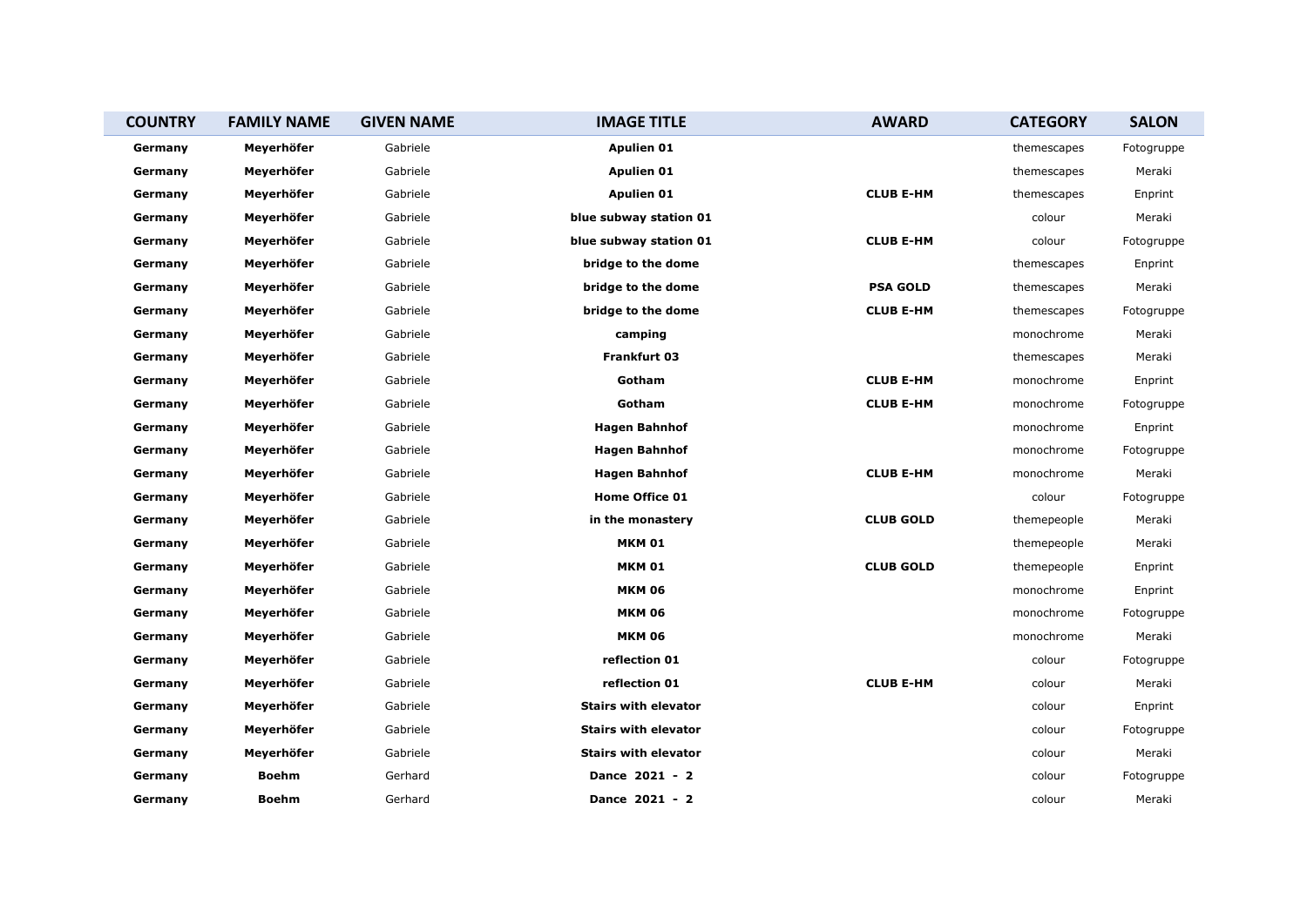| <b>COUNTRY</b>   | <b>FAMILY NAME</b> | <b>GIVEN NAME</b> | <b>IMAGE TITLE</b>            | <b>AWARD</b>               | <b>CATEGORY</b> | <b>SALON</b> |
|------------------|--------------------|-------------------|-------------------------------|----------------------------|-----------------|--------------|
| Germany          | <b>Boehm</b>       | Gerhard           | Light amd Shadow 26           |                            | monochrome      | Enprint      |
| Germany          | <b>Boehm</b>       | Gerhard           | Light amd Shadow 26           |                            | monochrome      | Meraki       |
| Germany          | <b>Boehm</b>       | Gerhard           | Light amd Shadow 26           | <b>CLUB E-HM</b>           | monochrome      | Fotogruppe   |
| Germany          | <b>Boehm</b>       | Gerhard           | Model                         | <b>CHAIR CHOICE RIBBON</b> | colour          | Meraki       |
| Germany          | <b>Boehm</b>       | Gerhard           | Table T0p 2021                |                            | monochrome      | Fotogruppe   |
| Germany          | <b>Boehm</b>       | Gerhard           | Table Top - Sw 10             |                            | monochrome      | Meraki       |
| Germany          | <b>Boehm</b>       | Gerhard           | Table Top - SW 9              |                            | monochrome      | Fotogruppe   |
| Germany          | <b>Boehm</b>       | Gerhard           | Table Top - SW 9              |                            | monochrome      | Meraki       |
| <b>Hong Kong</b> | <b>CHAN</b>        | Ching Ching       | <b>Boat In Gold River 002</b> |                            | themescapes     | Fotogruppe   |
| <b>Hong Kong</b> | <b>CHAN</b>        | Ching Ching       | <b>Boat In Gold River 002</b> | <b>PSA GOLD</b>            | themescapes     | Enprint      |
| <b>Hong Kong</b> | <b>CHAN</b>        | Ching Ching       | City Of Mist 006              |                            | themescapes     | Enprint      |
| <b>Hong Kong</b> | <b>CHAN</b>        | Ching Ching       | City Of Mist 006              |                            | themescapes     | Fotogruppe   |
| <b>Hong Kong</b> | <b>CHAN</b>        | Ching Ching       | City Of Mist 006              | <b>CLUB GOLD</b>           | themescapes     | Meraki       |
| <b>Hong Kong</b> | <b>CHAN</b>        | Ching Ching       | Crayons 001                   |                            | colour          | Fotogruppe   |
| <b>Hong Kong</b> | <b>CHAN</b>        | Ching Ching       | Crayons 001                   |                            | colour          | Meraki       |
| <b>Hong Kong</b> | <b>CHAN</b>        | Ching Ching       | <b>Devoted</b>                |                            | themepeople     | Enprint      |
| <b>Hong Kong</b> | <b>CHAN</b>        | Ching Ching       | <b>Devoted</b>                |                            | themepeople     | Fotogruppe   |
| <b>Hong Kong</b> | <b>CHAN</b>        | Ching Ching       | <b>Devoted</b>                |                            | themepeople     | Meraki       |
| <b>Hong Kong</b> | <b>CHAN</b>        | Ching Ching       | <b>Encounter</b>              |                            | monochrome      | Enprint      |
| <b>Hong Kong</b> | <b>CHAN</b>        | Ching Ching       | <b>Encounter</b>              |                            | monochrome      | Fotogruppe   |
| <b>Hong Kong</b> | <b>CHAN</b>        | Ching Ching       | <b>Encounter</b>              |                            | monochrome      | Meraki       |
| <b>Hong Kong</b> | <b>CHAN</b>        | Ching Ching       | <b>Exotic Voyage</b>          |                            | monochrome      | Enprint      |
| <b>Hong Kong</b> | <b>CHAN</b>        | Ching Ching       | <b>Exotic Voyage</b>          |                            | monochrome      | Fotogruppe   |
| <b>Hong Kong</b> | <b>CHAN</b>        | Ching Ching       | <b>Exotic Voyage</b>          |                            | monochrome      | Meraki       |
| <b>Hong Kong</b> | <b>CHAN</b>        | Ching Ching       | <b>Family Chill Time</b>      |                            | monochrome      | Enprint      |
| <b>Hong Kong</b> | <b>CHAN</b>        | Ching Ching       | <b>Family Chill Time</b>      | <b>CLUB GOLD</b>           | monochrome      | Meraki       |
| <b>Hong Kong</b> | <b>CHAN</b>        | Ching Ching       | <b>Feeding My Babies</b>      |                            | monochrome      | Fotogruppe   |
| <b>Hong Kong</b> | <b>CHAN</b>        | Ching Ching       | <b>Feeding My Babies</b>      |                            | monochrome      | Meraki       |
| <b>Hong Kong</b> | <b>CHAN</b>        | Ching Ching       | <b>Feeding My Babies</b>      | <b>CHAIR CHOICE RIBBON</b> | monochrome      | Enprint      |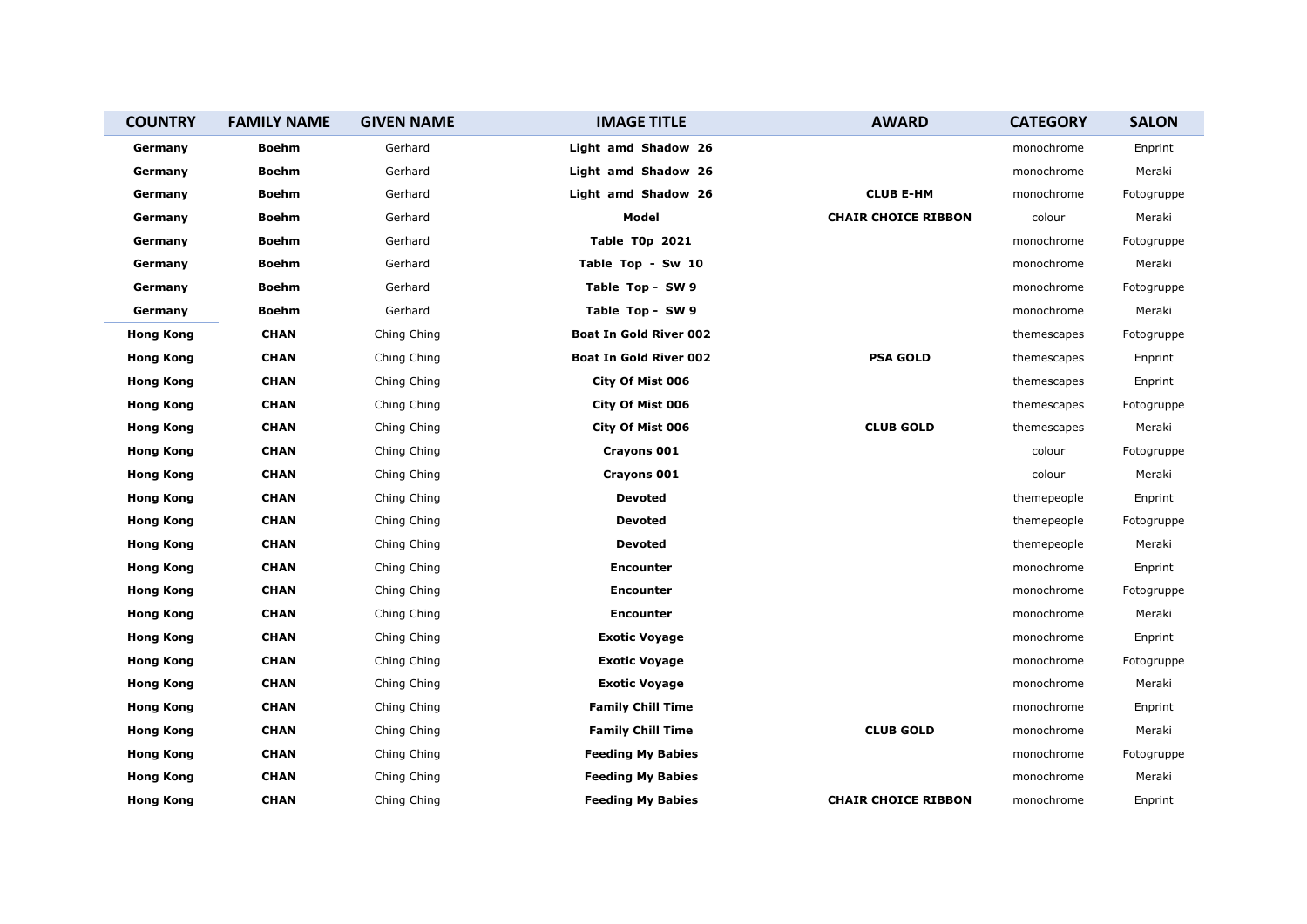| <b>COUNTRY</b>   | <b>FAMILY NAME</b> | <b>GIVEN NAME</b> | <b>IMAGE TITLE</b>         | <b>AWARD</b>               | <b>CATEGORY</b> | <b>SALON</b> |
|------------------|--------------------|-------------------|----------------------------|----------------------------|-----------------|--------------|
| <b>Hong Kong</b> | <b>CHAN</b>        | Ching Ching       | <b>Forces</b>              |                            | themepeople     | Enprint      |
| <b>Hong Kong</b> | <b>CHAN</b>        | Ching Ching       | <b>Forces</b>              | <b>CLUB E-HM</b>           | themepeople     | Fotogruppe   |
| <b>Hong Kong</b> | <b>CHAN</b>        | Ching Ching       | <b>Gluttonous Brothers</b> |                            | themepeople     | Enprint      |
| <b>Hong Kong</b> | <b>CHAN</b>        | Ching Ching       | <b>Little Gossips</b>      | <b>CLUB E-HM</b>           | themepeople     | Enprint      |
| <b>Hong Kong</b> | <b>CHAN</b>        | Ching Ching       | <b>Little Gossips</b>      | <b>CLUB E-HM</b>           | themepeople     | Meraki       |
| <b>Hong Kong</b> | <b>CHAN</b>        | Ching Ching       | <b>Meal In The Rain</b>    |                            | colour          | Enprint      |
| <b>Hong Kong</b> | <b>CHAN</b>        | Ching Ching       | <b>Meal In The Rain</b>    |                            | colour          | Meraki       |
| <b>Hong Kong</b> | <b>CHAN</b>        | Ching Ching       | <b>Meal In The Rain</b>    | <b>CHAIR CHOICE RIBBON</b> | colour          | Fotogruppe   |
| <b>Hong Kong</b> | <b>CHAN</b>        | Ching Ching       | <b>Misty City</b>          |                            | themescapes     | Enprint      |
| <b>Hong Kong</b> | <b>CHAN</b>        | Ching Ching       | <b>Misty City</b>          |                            | themescapes     | Meraki       |
| <b>Hong Kong</b> | <b>CHAN</b>        | Ching Ching       | <b>Misty City</b>          | <b>PSA GOLD</b>            | themescapes     | Fotogruppe   |
| <b>Hong Kong</b> | <b>CHAN</b>        | Ching Ching       | <b>Mystify Puzzle 03</b>   |                            | themescapes     | Enprint      |
| <b>Hong Kong</b> | <b>CHAN</b>        | Ching Ching       | <b>Mystify Puzzle 03</b>   |                            | themescapes     | Fotogruppe   |
| <b>Hong Kong</b> | <b>CHAN</b>        | Ching Ching       | <b>Mystify Puzzle 03</b>   |                            | themescapes     | Meraki       |
| <b>Hong Kong</b> | <b>CHAN</b>        | Ching Ching       | Wrinkles                   |                            | colour          | Fotogruppe   |
| <b>Hong Kong</b> | <b>CHAN</b>        | Ching Ching       | Wrinkles                   |                            | colour          | Meraki       |
| <b>Hong Kong</b> | <b>CHAN</b>        | Ching Ching       | Wrinkles                   | <b>CLUB E-HM</b>           | colour          | Enprint      |
| <b>Hong Kong</b> | <b>CHAN</b>        | H W               | <b>Belong to her world</b> |                            | colour          | Enprint      |
| <b>Hong Kong</b> | <b>CHAN</b>        | H W               | <b>Belong to her world</b> |                            | colour          | Fotogruppe   |
| <b>Hong Kong</b> | <b>CHAN</b>        | H W               | <b>Belong to her world</b> |                            | colour          | Meraki       |
| <b>Hong Kong</b> | <b>CHAN</b>        | H W               | <b>Lines Images 20</b>     |                            | monochrome      | Meraki       |
| <b>Hong Kong</b> | <b>CHAN</b>        | H W               | <b>Lines Images 20</b>     | <b>CLUB GOLD</b>           | monochrome      | Enprint      |
| <b>Hong Kong</b> | <b>CHAN</b>        | H W               | <b>Lines Images M39</b>    |                            | monochrome      | Enprint      |
| <b>Hong Kong</b> | <b>CHAN</b>        | H W               | <b>Lines Images M39</b>    |                            | monochrome      | Meraki       |
| <b>Hong Kong</b> | <b>CHAN</b>        | H W               | <b>Lines Images M40</b>    |                            | monochrome      | Enprint      |
| <b>Hong Kong</b> | <b>CHAN</b>        | H W               | Lines Images M40           |                            | monochrome      | Meraki       |
| <b>Hong Kong</b> | <b>CHAN</b>        | H W               | <b>Lines Images M40</b>    | <b>CLUB GOLD</b>           | monochrome      | Fotogruppe   |
| <b>Hong Kong</b> | <b>CHAN</b>        | H W               | <b>Morning of Lake C05</b> |                            | colour          | Enprint      |
| <b>Hong Kong</b> | <b>CHAN</b>        | H W               | Park in raining C02        |                            | colour          | Meraki       |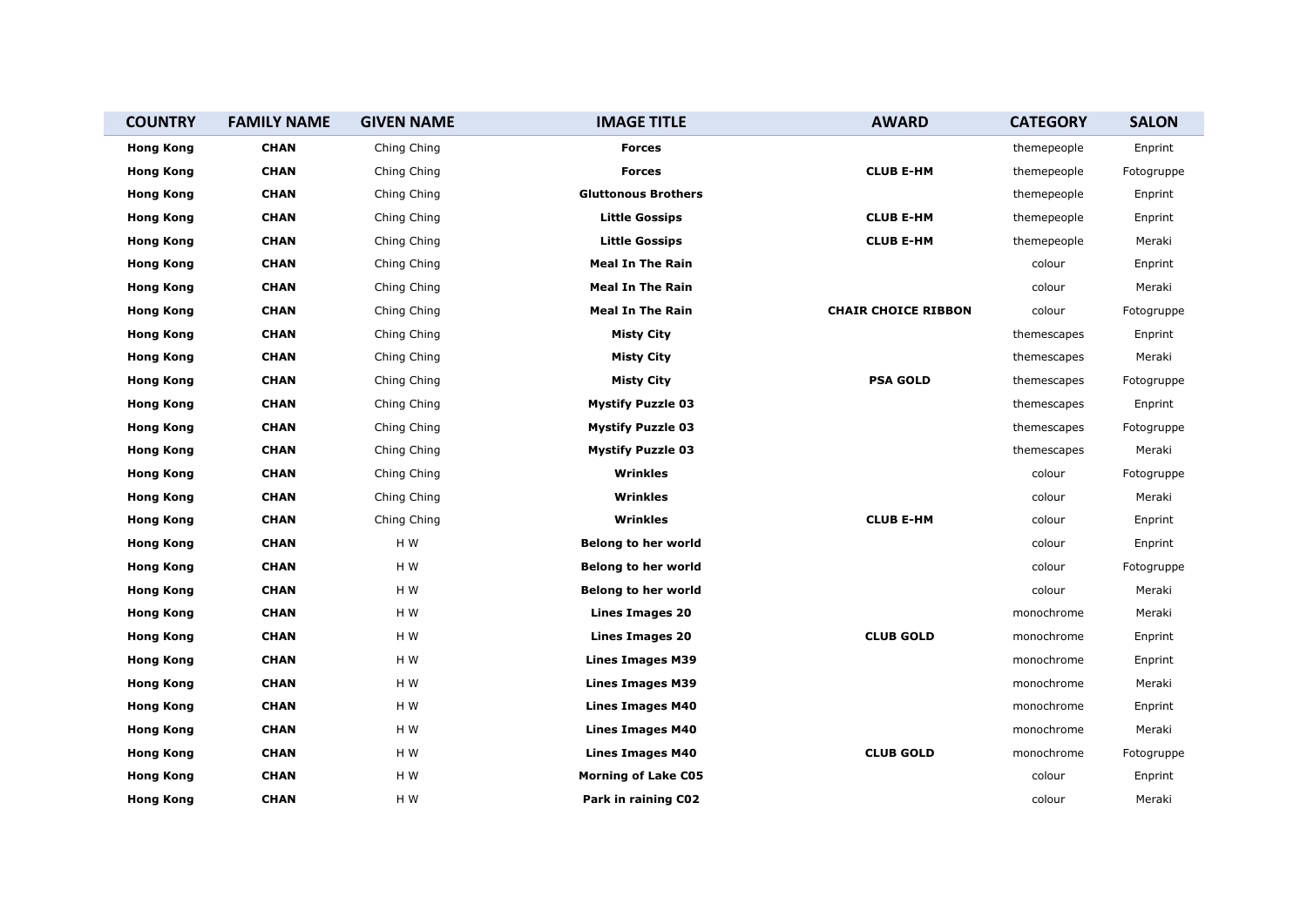| <b>COUNTRY</b>   | <b>FAMILY NAME</b> | <b>GIVEN NAME</b> | <b>IMAGE TITLE</b>   | <b>AWARD</b>     | <b>CATEGORY</b> | <b>SALON</b> |
|------------------|--------------------|-------------------|----------------------|------------------|-----------------|--------------|
| <b>Hong Kong</b> | <b>CHAN</b>        | H W               | Park in raining C02  | <b>PSA GOLD</b>  | colour          | Enprint      |
| <b>Hong Kong</b> | <b>CHAN</b>        | H W               | Park in raining C02  | <b>PSA GOLD</b>  | colour          | Fotogruppe   |
| <b>Hong Kong</b> | <b>CHAN</b>        | H W               | <b>Stair Step M1</b> |                  | monochrome      | Enprint      |
| <b>Hong Kong</b> | <b>CHAN</b>        | H W               | <b>Stair Step M1</b> |                  | monochrome      | Fotogruppe   |
| <b>Hong Kong</b> | <b>CHAN</b>        | H W               | <b>Stair Step M1</b> | <b>CLUB E-HM</b> | monochrome      | Meraki       |
| <b>Hong Kong</b> | <b>CHAN</b>        | H W               | The Color Run 19     |                  | colour          | Enprint      |
| <b>Hong Kong</b> | <b>CHAN</b>        | H W               | The Color Run 19     |                  | colour          | Fotogruppe   |
| <b>Hong Kong</b> | <b>CHAN</b>        | H W               | The Color Run 19     | <b>PSA GOLD</b>  | colour          | Meraki       |
| <b>Hong Kong</b> | <b>CHAN</b>        | Mandy             | Bike 01              |                  | colour          | Enprint      |
| <b>Hong Kong</b> | <b>CHAN</b>        | Mandy             | Bike 01              |                  | colour          | Fotogruppe   |
| <b>Hong Kong</b> | <b>CHAN</b>        | Mandy             | Bike 01              |                  | colour          | Meraki       |
| <b>Hong Kong</b> | <b>CHAN</b>        | Mandy             | Dance 04             |                  | colour          | Enprint      |
| <b>Hong Kong</b> | <b>CHAN</b>        | Mandy             | Dance 04             |                  | colour          | Fotogruppe   |
| <b>Hong Kong</b> | <b>CHAN</b>        | Mandy             | Dance 04             |                  | colour          | Meraki       |
| <b>Hong Kong</b> | <b>CHAN</b>        | Mandy             | Dance 04 bw          |                  | monochrome      | Enprint      |
| <b>Hong Kong</b> | <b>CHAN</b>        | Mandy             | Dance 04 bw          |                  | monochrome      | Fotogruppe   |
| <b>Hong Kong</b> | <b>CHAN</b>        | Mandy             | Dance 04 bw          |                  | monochrome      | Meraki       |
| <b>Hong Kong</b> | <b>CHAN</b>        | Mandy             | Fireworks 04 bw      |                  | monochrome      | Meraki       |
| <b>Hong Kong</b> | <b>CHAN</b>        | Mandy             | Fujian 01 bw         |                  | monochrome      | Meraki       |
| <b>Hong Kong</b> | <b>CHAN</b>        | Mandy             | Guilin 01            |                  | colour          | Enprint      |
| <b>Hong Kong</b> | <b>CHAN</b>        | Mandy             | Xia Pu 01 bw         |                  | monochrome      | Fotogruppe   |
| <b>Hong Kong</b> | <b>CHAN</b>        | Mandy             | Xia Pu 01 bw         |                  | monochrome      | Meraki       |
| <b>Hong Kong</b> | <b>CHAN</b>        | Mandy             | Xia Pu 01 bw         | <b>CLUB E-HM</b> | monochrome      | Enprint      |
| <b>Hong Kong</b> | Che                | Arnaldo Paulo     | A cup of tea 1       |                  | themepeople     | Enprint      |
| <b>Hong Kong</b> | Che                | Arnaldo Paulo     | A cup of tea 1       | <b>PSA GOLD</b>  | themepeople     | Fotogruppe   |
| <b>Hong Kong</b> | Che                | Arnaldo Paulo     | A cup of tea 1       | <b>CLUB GOLD</b> | themepeople     | Meraki       |
| <b>Hong Kong</b> | Che                | Arnaldo Paulo     | A misty morning 1    |                  | monochrome      | Enprint      |
| <b>Hong Kong</b> | Che                | Arnaldo Paulo     | A misty morning 1    |                  | monochrome      | Fotogruppe   |
| <b>Hong Kong</b> | Che                | Arnaldo Paulo     | A misty morning 1    |                  | monochrome      | Meraki       |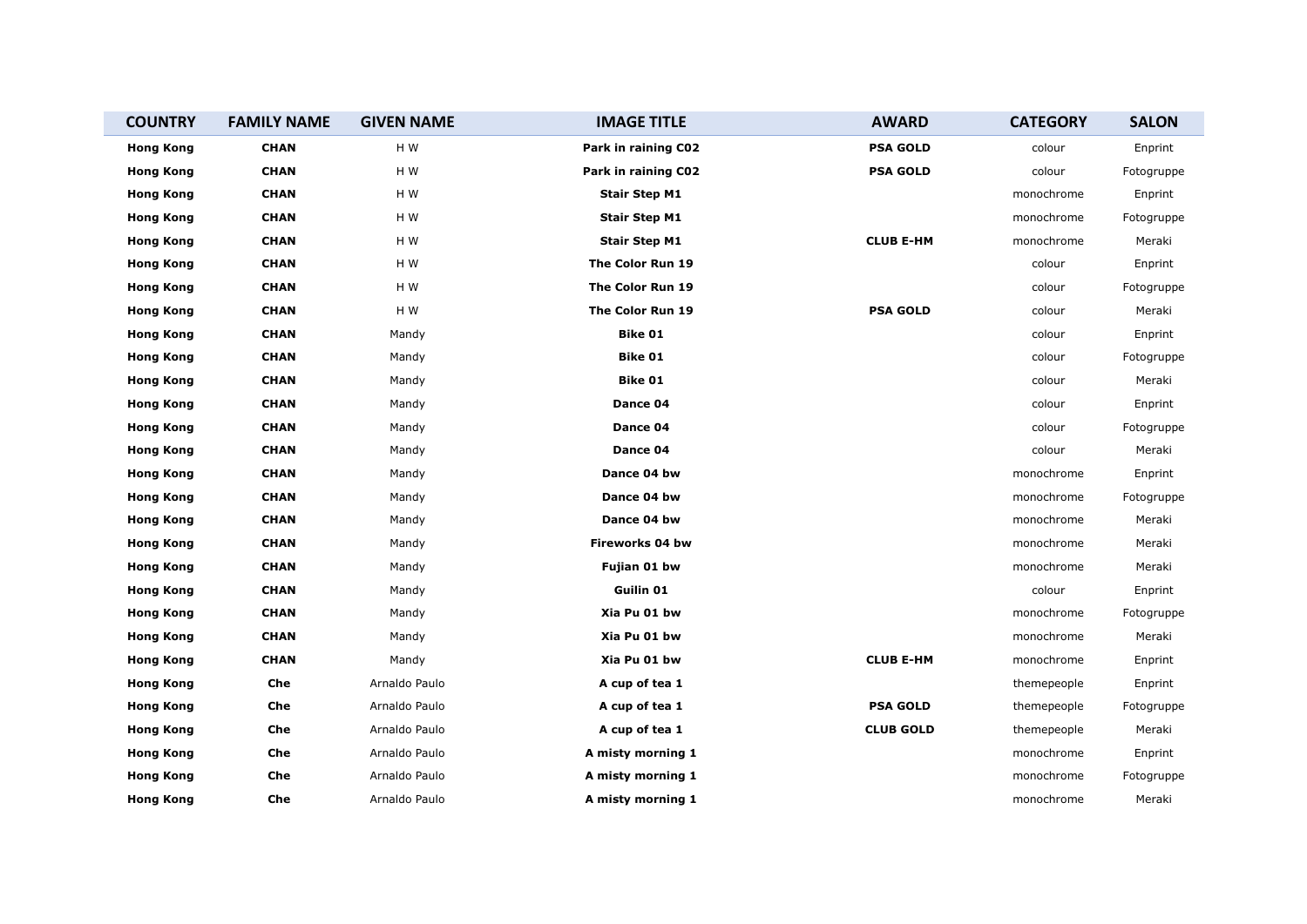| <b>COUNTRY</b>   | <b>FAMILY NAME</b> | <b>GIVEN NAME</b> | <b>IMAGE TITLE</b>              | <b>AWARD</b>     | <b>CATEGORY</b> | <b>SALON</b> |
|------------------|--------------------|-------------------|---------------------------------|------------------|-----------------|--------------|
| <b>Hong Kong</b> | Che                | Arnaldo Paulo     | Beginning of the day 4          |                  | themescapes     | Meraki       |
| <b>Hong Kong</b> | Che                | Arnaldo Paulo     | Beginning of the day 4          | <b>CLUB GOLD</b> | themescapes     | Enprint      |
| <b>Hong Kong</b> | Che                | Arnaldo Paulo     | Beginning of the day 4          | <b>CLUB E-HM</b> | themescapes     | Fotogruppe   |
| <b>Hong Kong</b> | Che                | Arnaldo Paulo     | <b>Blue City 10</b>             |                  | themepeople     | Enprint      |
| <b>Hong Kong</b> | Che                | Arnaldo Paulo     | <b>Blue City 10</b>             |                  | themepeople     | Fotogruppe   |
| <b>Hong Kong</b> | Che                | Arnaldo Paulo     | <b>Blue City 10</b>             |                  | themepeople     | Meraki       |
| <b>Hong Kong</b> | Che                | Arnaldo Paulo     | <b>Brickfield 1</b>             |                  | themepeople     | Fotogruppe   |
| <b>Hong Kong</b> | Che                | Arnaldo Paulo     | <b>Brickfield 1</b>             |                  | themepeople     | Meraki       |
| <b>Hong Kong</b> | Che                | Arnaldo Paulo     | <b>Brickfield 1</b>             | <b>PSA GOLD</b>  | themepeople     | Enprint      |
| <b>Hong Kong</b> | Che                | Arnaldo Paulo     | <b>Fishing in the monring 8</b> |                  | themescapes     | Enprint      |
| <b>Hong Kong</b> | Che                | Arnaldo Paulo     | <b>Fishing in the monring 8</b> |                  | themescapes     | Fotogruppe   |
| <b>Hong Kong</b> | Che                | Arnaldo Paulo     | Grazing 4                       |                  | colour          | Enprint      |
| <b>Hong Kong</b> | Che                | Arnaldo Paulo     | Grazing 4                       |                  | colour          | Meraki       |
| <b>Hong Kong</b> | Che                | Arnaldo Paulo     | Grazing 4                       | <b>CLUB GOLD</b> | colour          | Fotogruppe   |
| <b>Hong Kong</b> | Che                | Arnaldo Paulo     | Happy childhood 20              |                  | monochrome      | Enprint      |
| <b>Hong Kong</b> | Che                | Arnaldo Paulo     | Happy childhood 20              |                  | monochrome      | Meraki       |
| <b>Hong Kong</b> | Che                | Arnaldo Paulo     | Happy childhood 20              | <b>PSA GOLD</b>  | monochrome      | Fotogruppe   |
| <b>Hong Kong</b> | Che                | Arnaldo Paulo     | Mask 1                          |                  | themepeople     | Enprint      |
| <b>Hong Kong</b> | Che                | Arnaldo Paulo     | Mask 1                          |                  | themepeople     | Fotogruppe   |
| <b>Hong Kong</b> | Che                | Arnaldo Paulo     | Mask 1                          |                  | themepeople     | Meraki       |
| <b>Hong Kong</b> | Che                | Arnaldo Paulo     | My Younger Brother 8            |                  | monochrome      | Fotogruppe   |
| <b>Hong Kong</b> | Che                | Arnaldo Paulo     | My Younger Brother 8            | <b>CLUB E-HM</b> | monochrome      | Enprint      |
| <b>Hong Kong</b> | Che                | Arnaldo Paulo     | My Younger Brother 8            | <b>CLUB E-HM</b> | monochrome      | Meraki       |
| <b>Hong Kong</b> | Che                | Arnaldo Paulo     | <b>Rocky Mountains 1</b>        |                  | themescapes     | Fotogruppe   |
| <b>Hong Kong</b> | Che                | Arnaldo Paulo     | <b>Rocky Mountains 1</b>        |                  | themescapes     | Meraki       |
| <b>Hong Kong</b> | Che                | Arnaldo Paulo     | <b>Temple Festival 3</b>        |                  | colour          | Enprint      |
| <b>Hong Kong</b> | Che                | Arnaldo Paulo     | <b>Temple Festival 3</b>        |                  | colour          | Fotogruppe   |
| <b>Hong Kong</b> | Che                | Arnaldo Paulo     | <b>Temple Festival 3</b>        |                  | colour          | Meraki       |
| <b>Hong Kong</b> | Che                | Arnaldo Paulo     | Thangka Festival 1              |                  | monochrome      | Fotogruppe   |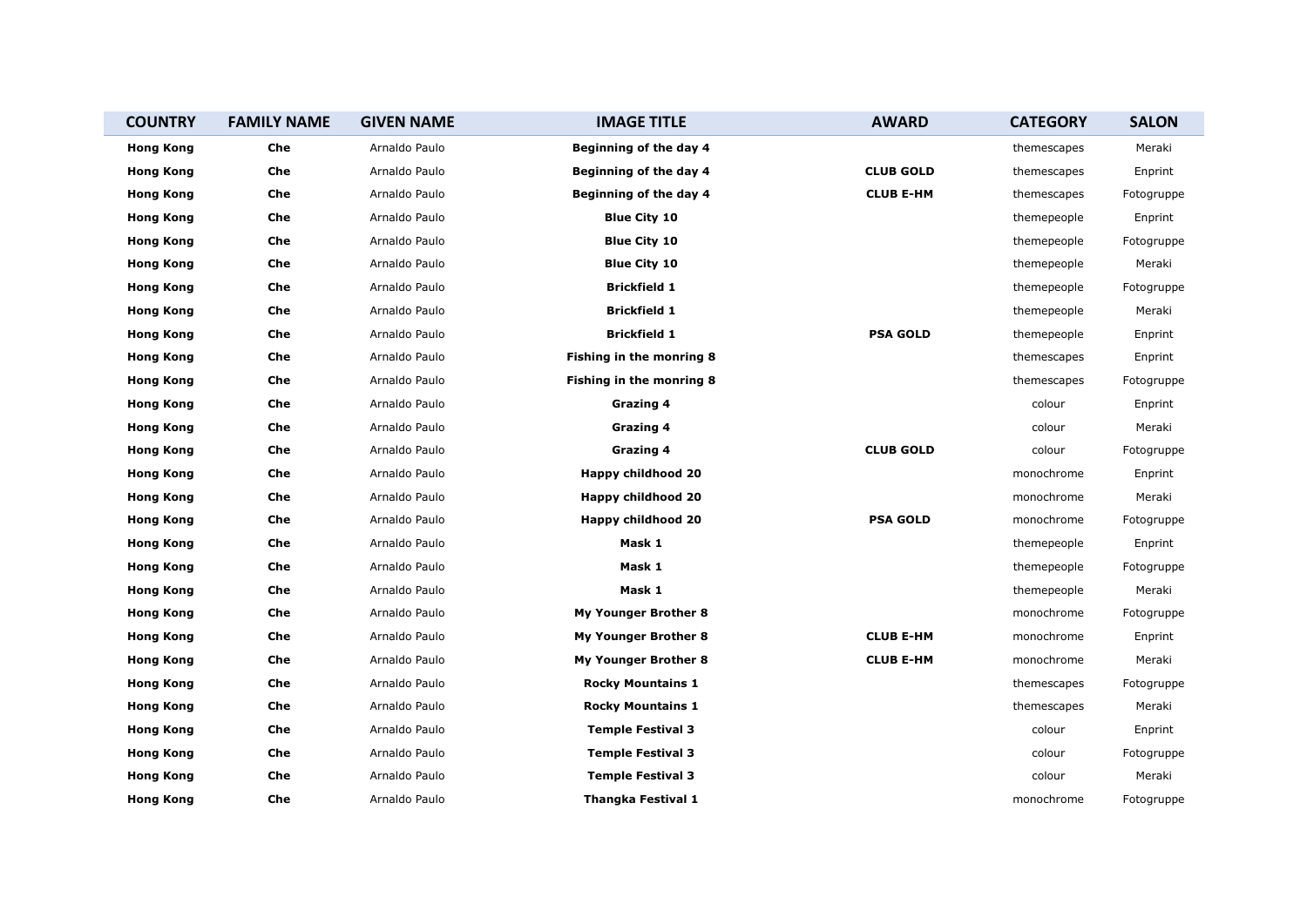| <b>COUNTRY</b>   | <b>FAMILY NAME</b> | <b>GIVEN NAME</b>   | <b>IMAGE TITLE</b>                  | <b>AWARD</b>               | <b>CATEGORY</b> | <b>SALON</b> |
|------------------|--------------------|---------------------|-------------------------------------|----------------------------|-----------------|--------------|
| <b>Hong Kong</b> | Che                | Arnaldo Paulo       | <b>Thangka Festival 1</b>           |                            | monochrome      | Meraki       |
| <b>Hong Kong</b> | Che                | Arnaldo Paulo       | The Eagle Man 1                     |                            | colour          | Enprint      |
| <b>Hong Kong</b> | Che                | Arnaldo Paulo       | The Eagle Man 1                     |                            | colour          | Fotogruppe   |
| <b>Hong Kong</b> | Che                | Arnaldo Paulo       | <b>Tibetan Mulberry Festival 2</b>  | <b>CHAIR CHOICE RIBBON</b> | colour          | Enprint      |
| <b>Hong Kong</b> | Che                | Arnaldo Paulo       | Xiapu 6                             | <b>CLUB E-HM</b>           | themescapes     | Meraki       |
| <b>Hong Kong</b> | Ng                 | Chi Fun Fanny       | <b>Butterfly Ballerina</b>          |                            | themepeople     | Enprint      |
| <b>Hong Kong</b> | Ng                 | Chi Fun Fanny       | <b>Butterfly Ballerina</b>          | <b>CLUB E-HM</b>           | themepeople     | Fotogruppe   |
| <b>Hong Kong</b> | Ng                 | Chi Fun Fanny       | <b>Crouching Old Monk</b>           |                            | themepeople     | Enprint      |
| <b>Hong Kong</b> | Ng                 | Chi Fun Fanny       | <b>Killer Sunrise</b>               | <b>CLUB GOLD</b>           | themescapes     | Enprint      |
| <b>Hong Kong</b> | Ng                 | Chi Fun Fanny       | <b>Mist over Moon Bay</b>           |                            | themescapes     | Meraki       |
| <b>Hong Kong</b> | Ng                 | Chi Fun Fanny       | <b>Mother and Daughter</b>          |                            | themepeople     | Fotogruppe   |
| <b>Hong Kong</b> | Ng                 | Chi Fun Fanny       | <b>Mother and Daughter</b>          | <b>CLUB GOLD</b>           | themepeople     | Enprint      |
| <b>Hong Kong</b> | Ng                 | Chi Fun Fanny       | <b>Ribbon of Sand Dunes 02</b>      |                            | colour          | Meraki       |
| <b>Hong Kong</b> | Ng                 | Chi Fun Fanny       | <b>Spot Light on the Mountain</b>   |                            | colour          | Meraki       |
| <b>Hong Kong</b> | Ng                 | Chi Fun Fanny       | <b>Sunrise over Bagan</b>           |                            | themescapes     | Meraki       |
| <b>Hong Kong</b> | Ng                 | Chi Fun Fanny       | <b>Sunrise over Bagan</b>           | <b>CLUB E-HM</b>           | themescapes     | Fotogruppe   |
| <b>Hong Kong</b> | Ng                 | Chi Fun Fanny       | <b>Yin and Yang</b>                 |                            | monochrome      | Enprint      |
| <b>Hong Kong</b> | Choi               | Chi Kun             | <b>Colourful Landform</b>           |                            | themescapes     | Meraki       |
| <b>Hong Kong</b> | Choi               | Chi Kun             | Dancing in the dark light           |                            | colour          | Fotogruppe   |
| <b>Hong Kong</b> | Choi               | Chi Kun             | Dancing in the dark light           |                            | colour          | Meraki       |
| <b>Hong Kong</b> | Choi               | Chi Kun             | Heaven on earth                     | <b>CHAIR CHOICE RIBBON</b> | themescapes     | Enprint      |
| <b>Hong Kong</b> | Choi               | Chi Kun             | Life is not easy                    |                            | themepeople     | Enprint      |
| <b>Hong Kong</b> | Choi               | Chi Kun             | <b>Mission Completed</b>            |                            | colour          | Meraki       |
| <b>Hong Kong</b> | Choi               | Chi Kun             | <b>Seaside Home</b>                 |                            | monochrome      | Meraki       |
| India            | SK                 | <b>BALACHANDDER</b> | <b>ACHARYAS BLESSINGS 2</b>         |                            | themepeople     | Fotogruppe   |
| India            | SΚ                 | <b>BALACHANDDER</b> | <b>ACHARYAS BLESSINGS 2</b>         |                            | themepeople     | Meraki       |
| India            | SK                 | <b>BALACHANDDER</b> | <b>ACHARYAS BLESSINGS 2</b>         | <b>CLUB E-HM</b>           | themepeople     | Enprint      |
| India            | SK                 | <b>BALACHANDDER</b> | ADHIKESAVA PERUMAL FLOAT FESTIVAL 4 |                            | colour          | Enprint      |
| India            | SK                 | BALACHANDDER        | <b>CURIOUS LOOK</b>                 |                            | monochrome      | Enprint      |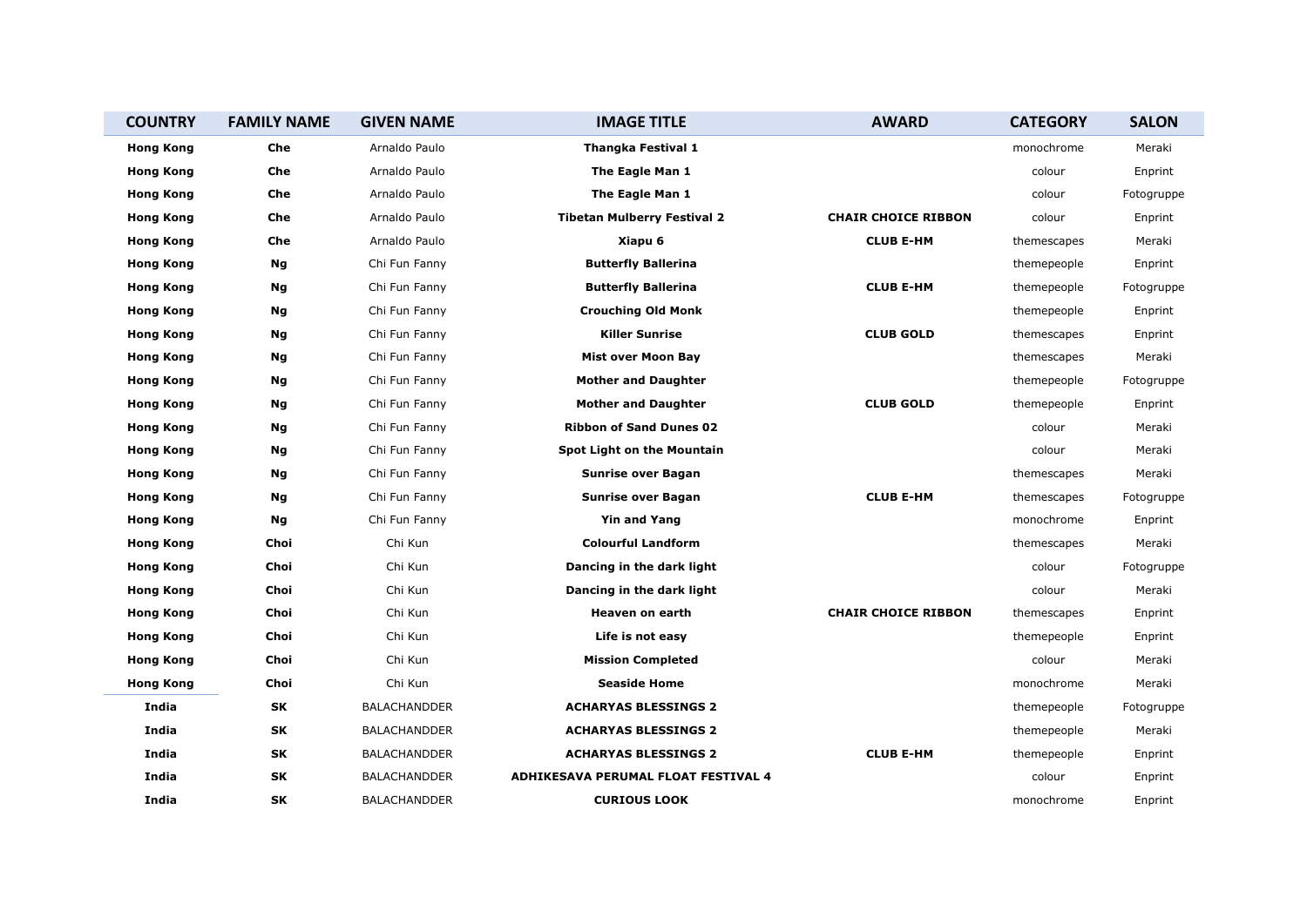| <b>COUNTRY</b> | <b>FAMILY NAME</b> | <b>GIVEN NAME</b>   | <b>IMAGE TITLE</b>                      | <b>AWARD</b>               | <b>CATEGORY</b> | <b>SALON</b> |
|----------------|--------------------|---------------------|-----------------------------------------|----------------------------|-----------------|--------------|
| India          | SK                 | <b>BALACHANDDER</b> | <b>CURIOUS LOOK</b>                     |                            | monochrome      | Fotogruppe   |
| India          | <b>SK</b>          | <b>BALACHANDDER</b> | <b>GENUINE SMILES</b>                   |                            | monochrome      | Enprint      |
| India          | SK                 | <b>BALACHANDDER</b> | <b>GENUINE SMILES</b>                   |                            | monochrome      | Meraki       |
| India          | SK                 | <b>BALACHANDDER</b> | <b>GENUINE SMILES</b>                   | <b>CLUB E-HM</b>           | monochrome      | Fotogruppe   |
| India          | SK                 | <b>BALACHANDDER</b> | <b>IRIS VIEW POOMBARAI KODAIKANAL 2</b> |                            | themescapes     | Enprint      |
| India          | SK                 | <b>BALACHANDDER</b> | IRIS VIEW POOMBARAI KODAIKANAL 2        |                            | themescapes     | Meraki       |
| India          | <b>SK</b>          | BALACHANDDER        | KATHIPARA FLYOVER CHENNAI 1             | <b>CLUB E-HM</b>           | themescapes     | Enprint      |
| India          | SK                 | <b>BALACHANDDER</b> | <b>KATHIPARA FLYOVER CHENNAI 1</b>      | <b>CHAIR CHOICE RIBBON</b> | themescapes     | Meraki       |
| India          | SK                 | <b>BALACHANDDER</b> | <b>RAVING RED WOMAN</b>                 |                            | colour          | Fotogruppe   |
| India          | SK                 | BALACHANDDER        | <b>RICE CLEANING</b>                    |                            | colour          | Enprint      |
| India          | SK                 | <b>BALACHANDDER</b> | <b>SAIVA GHOSTI 1</b>                   |                            | themepeople     | Enprint      |
| India          | <b>SK</b>          | <b>BALACHANDDER</b> | <b>SAIVA GHOSTI 1</b>                   |                            | themepeople     | Fotogruppe   |
| India          | SK                 | <b>BALACHANDDER</b> | <b>SAIVA GHOSTI 1</b>                   |                            | themepeople     | Meraki       |
| India          | SK                 | <b>BALACHANDDER</b> | <b>SUNRISE AT KOVALAM</b>               |                            | themescapes     | Enprint      |
| India          | <b>SK</b>          | BALACHANDDER        | <b>THEERTHAVAARI 2022-2</b>             |                            | themepeople     | Enprint      |
| India          | SK                 | <b>BALACHANDDER</b> | <b>THEERTHAVAARI 2022-2</b>             | <b>CLUB GOLD</b>           | themepeople     | Fotogruppe   |
| India          | SK                 | BALACHANDDER        | <b>THEERTHAVAARI 2022-2</b>             | <b>CLUB E-HM</b>           | themepeople     | Meraki       |
| India          | SK                 | <b>BALACHANDDER</b> | <b>THREE DANCERS FANTASY</b>            |                            | monochrome      | Enprint      |
| India          | SK                 | <b>BALACHANDDER</b> | <b>THREE DANCERS FANTASY</b>            |                            | monochrome      | Fotogruppe   |
| India          | <b>SK</b>          | BALACHANDDER        | <b>TRADITIONAL ATTIRE</b>               |                            | themepeople     | Meraki       |
| Italy          | <b>SANCANDI</b>    | <b>IVANA</b>        | <b>Blue lagoon</b>                      |                            | themescapes     | Fotogruppe   |
| <b>Italy</b>   | <b>SANCANDI</b>    | <b>IVANA</b>        | Mom and poppy                           |                            | themepeople     | Enprint      |
| Italy          | <b>SANCANDI</b>    | <b>IVANA</b>        | Mom and poppy                           |                            | themepeople     | Fotogruppe   |
| Italy          | <b>SANCANDI</b>    | <b>IVANA</b>        | <b>Rural trasport</b>                   |                            | themepeople     | Meraki       |
| <b>Italy</b>   | <b>SANCANDI</b>    | <b>IVANA</b>        | <b>Sweet peaks</b>                      |                            | themescapes     | Enprint      |
| Italy          | <b>SANCANDI</b>    | <b>IVANA</b>        | <b>Sweet peaks</b>                      |                            | themescapes     | Meraki       |
| Italy          | <b>SANCANDI</b>    | <b>IVANA</b>        | The rooster                             |                            | colour          | Meraki       |
| Italy          | <b>SANCANDI</b>    | <b>IVANA</b>        | The rooster                             | <b>CLUB GOLD</b>           | colour          | Enprint      |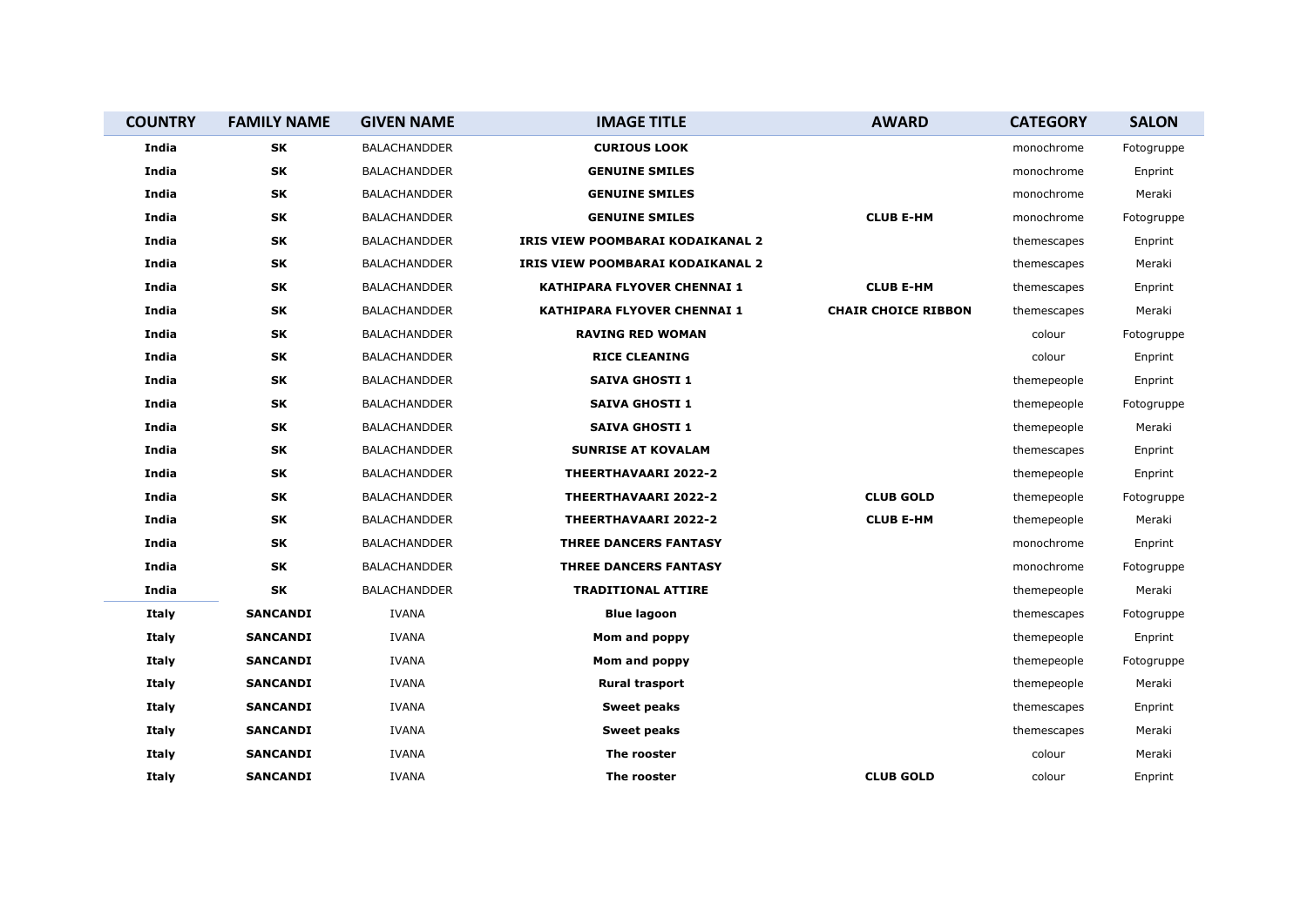| <b>COUNTRY</b> | <b>FAMILY NAME</b> | <b>GIVEN NAME</b> | <b>IMAGE TITLE</b>                  | <b>AWARD</b>               | <b>CATEGORY</b> | <b>SALON</b> |
|----------------|--------------------|-------------------|-------------------------------------|----------------------------|-----------------|--------------|
| Italy          | <b>SANCANDI</b>    | <b>IVANA</b>      | <b>Three friends</b>                |                            | colour          | Enprint      |
| Macau          | Cheang             | Sherman           | <b>Dancing Together 4</b>           |                            | monochrome      | Fotogruppe   |
| Macau          | Cheang             | Sherman           | <b>Happy Child</b>                  | <b>CLUB GOLD</b>           | colour          | Fotogruppe   |
| Macau          | Cheang             | Sherman           | <b>Happy Child</b>                  | <b>CLUB E-HM</b>           | colour          | Enprint      |
| Macau          | Cheang             | Sherman           | <b>Happy Child</b>                  | <b>CLUB E-HM</b>           | colour          | Meraki       |
| Macau          | Cheang             | Sherman           | I Will Win                          |                            | monochrome      | Fotogruppe   |
| Macau          | Cheang             | Sherman           | I Will Win                          | <b>CLUB GOLD</b>           | monochrome      | Meraki       |
| Macau          | Cheang             | Sherman           | <b>My Forehand Attack</b>           |                            | colour          | Fotogruppe   |
| Macau          | Cheang             | Sherman           | <b>My Forehand Attack</b>           |                            | colour          | Meraki       |
| Macau          | Cheang             | Sherman           | <b>Very Big Family</b>              |                            | colour          | Enprint      |
| Macau          | Cheang             | Sherman           | <b>Very Big Family</b>              |                            | colour          | Fotogruppe   |
| Macau          | Cheang             | Sherman           | <b>Very Big Family</b>              |                            | colour          | Meraki       |
| Macau          | Cheang             | Sherman           | <b>We Like Dancing</b>              |                            | colour          | Enprint      |
| Macau          | Cheang             | Sherman           | <b>We Like Dancing</b>              |                            | colour          | Fotogruppe   |
| Macau          | Cheang             | Sherman           | <b>We Like Dancing</b>              |                            | colour          | Meraki       |
| Malta          | <b>CATANIA</b>     | <b>GOTTFRIED</b>  | <b>Aachen Cathedral 2</b>           |                            | monochrome      | Fotogruppe   |
| Malta          | <b>CATANIA</b>     | <b>GOTTFRIED</b>  | <b>City of Arts And Sciences 17</b> |                            | themescapes     | Fotogruppe   |
| Malta          | <b>CATANIA</b>     | <b>GOTTFRIED</b>  | <b>City of Arts And Sciences 19</b> |                            | monochrome      | Enprint      |
| Malta          | <b>CATANIA</b>     | <b>GOTTFRIED</b>  | <b>City of Arts And Sciences 19</b> |                            | monochrome      | Meraki       |
| Malta          | <b>CATANIA</b>     | <b>GOTTFRIED</b>  | <b>City of Arts And Sciences 19</b> | <b>CHAIR CHOICE RIBBON</b> | monochrome      | Fotogruppe   |
| Malta          | <b>CATANIA</b>     | <b>GOTTFRIED</b>  | <b>City of Arts and Sciences 20</b> |                            | themescapes     | Enprint      |
| Malta          | <b>CATANIA</b>     | <b>GOTTFRIED</b>  | <b>City of Arts And Sciences 6</b>  |                            | themescapes     | Enprint      |
| Malta          | <b>CATANIA</b>     | <b>GOTTFRIED</b>  | Cooking                             | <b>CHAIR CHOICE RIBBON</b> | themepeople     | Fotogruppe   |
| Malta          | <b>CATANIA</b>     | <b>GOTTFRIED</b>  | <b>Curves 3</b>                     |                            | monochrome      | Fotogruppe   |
| Malta          | <b>CATANIA</b>     | <b>GOTTFRIED</b>  | <b>Meerkats on the alert</b>        |                            | colour          | Fotogruppe   |
| Malta          | <b>CATANIA</b>     | <b>GOTTFRIED</b>  | Popeye Village Malta 2              |                            | colour          | Fotogruppe   |
| <b>Malta</b>   | <b>CATANIA</b>     | <b>GOTTFRIED</b>  | Preparing for the Days Work 2       |                            | themepeople     | Fotogruppe   |
| Malta          | <b>CATANIA</b>     | <b>GOTTFRIED</b>  | <b>Seamstress</b>                   |                            | themepeople     | Enprint      |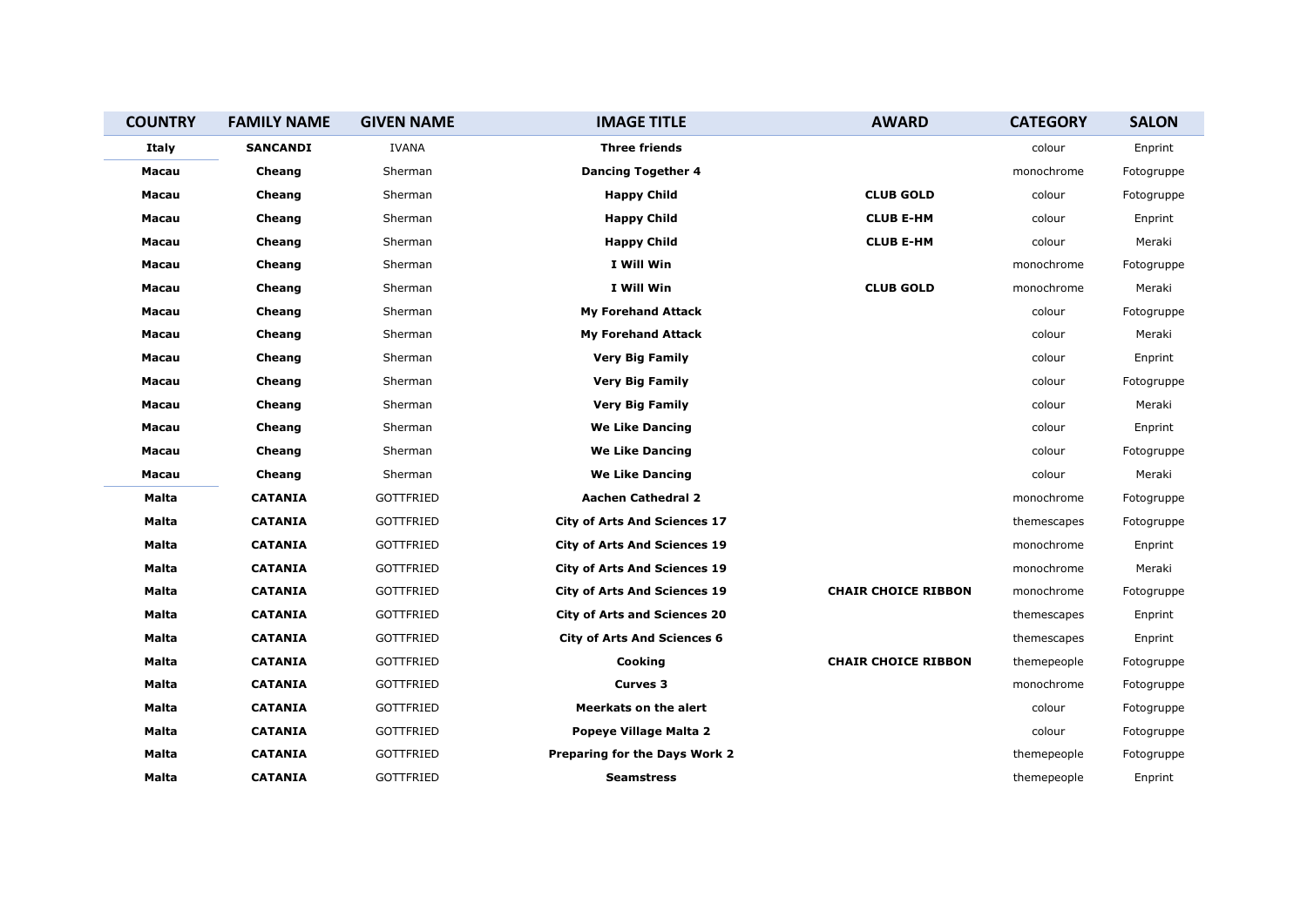| <b>COUNTRY</b>     | <b>FAMILY NAME</b> | <b>GIVEN NAME</b> | <b>IMAGE TITLE</b>          | <b>AWARD</b>               | <b>CATEGORY</b> | <b>SALON</b> |
|--------------------|--------------------|-------------------|-----------------------------|----------------------------|-----------------|--------------|
| Malta              | <b>CATANIA</b>     | GOTTFRIED         | <b>Seamstress</b>           |                            | themepeople     | Fotogruppe   |
| Malta              | <b>CATANIA</b>     | <b>GOTTFRIED</b>  | <b>Seamstress</b>           |                            | themepeople     | Meraki       |
| Malta              | <b>CATANIA</b>     | GOTTFRIED         | Siggiewi Fjakkoli 2         |                            | colour          | Fotogruppe   |
| <b>Malta</b>       | <b>CATANIA</b>     | <b>GOTTFRIED</b>  | <b>Starship corridor</b>    |                            | monochrome      | Enprint      |
| Malta              | <b>CATANIA</b>     | GOTTFRIED         | Starship corridor           |                            | monochrome      | Fotogruppe   |
| Malta              | <b>CATANIA</b>     | GOTTFRIED         | <b>Venice Regata 7</b>      |                            | themescapes     | Enprint      |
| <b>Netherlands</b> | <b>VERHEESEN</b>   | Will              | <b>Harbour View Sunrise</b> |                            | themescapes     | Fotogruppe   |
| <b>Netherlands</b> | <b>VERHEESEN</b>   | Will              | <b>In Passing</b>           | <b>CLUB E-HM</b>           | themepeople     | Meraki       |
| <b>Netherlands</b> | <b>VERHEESEN</b>   | Will              | La Defense                  | <b>CLUB GOLD</b>           | themescapes     | Fotogruppe   |
| <b>Netherlands</b> | <b>VERHEESEN</b>   | Will              | La Defense                  | <b>CLUB E-HM</b>           | themescapes     | Meraki       |
| <b>Netherlands</b> | <b>VERHEESEN</b>   | Will              | Lunchtime                   |                            | themepeople     | Fotogruppe   |
| <b>Netherlands</b> | <b>VERHEESEN</b>   | Will              | On My Mind                  |                            | themepeople     | Meraki       |
| <b>Netherlands</b> | <b>VERHEESEN</b>   | Will              | <b>Paris Sunset</b>         |                            | themescapes     | Fotogruppe   |
| <b>Netherlands</b> | <b>VERHEESEN</b>   | Will              | <b>Paris Sunset</b>         |                            | themescapes     | Meraki       |
| <b>Netherlands</b> | <b>VERHEESEN</b>   | Will              | The Blessing 1              |                            | themepeople     | Meraki       |
| <b>Netherlands</b> | <b>VERHEESEN</b>   | Will              | The Blessing 1              | <b>CLUB GOLD</b>           | themepeople     | Fotogruppe   |
| Netherlands        | <b>VERHEESEN</b>   | Will              | The Blessing 1              | <b>CHAIR CHOICE RIBBON</b> | themepeople     | Enprint      |
| <b>Singapore</b>   | Tan                | Lee Eng           | Alone and together          |                            | monochrome      | Enprint      |
| <b>Singapore</b>   | Tan                | Lee Eng           | Alone and together          | <b>CLUB E-HM</b>           | monochrome      | Fotogruppe   |
| <b>Singapore</b>   | Tan                | Lee Eng           | Alone and together          | <b>CLUB E-HM</b>           | monochrome      | Meraki       |
| <b>Singapore</b>   | Tan                | Lee Eng           | <b>Creepy Doll 13</b>       |                            | colour          | Enprint      |
| <b>Singapore</b>   | Tan                | Lee Eng           | Creepy Doll 13              |                            | colour          | Fotogruppe   |
| <b>Singapore</b>   | Tan                | Lee Eng           | Creepy Doll 13              |                            | colour          | Meraki       |
| <b>Singapore</b>   | Tan                | Lee Eng           | <b>Creepy Doll 9</b>        |                            | monochrome      | Enprint      |
| <b>Singapore</b>   | Tan                | Lee Eng           | <b>Creepy Doll 9</b>        |                            | monochrome      | Meraki       |
| <b>Singapore</b>   | Tan                | Lee Eng           | Farah Farz 20               |                            | colour          | Enprint      |
| <b>Singapore</b>   | Tan                | Lee Eng           | Farah Farz 20               | <b>CLUB E-HM</b>           | colour          | Meraki       |
| <b>Singapore</b>   | Tan                | Lee Eng           | <b>Futuristic 16</b>        |                            | monochrome      | Fotogruppe   |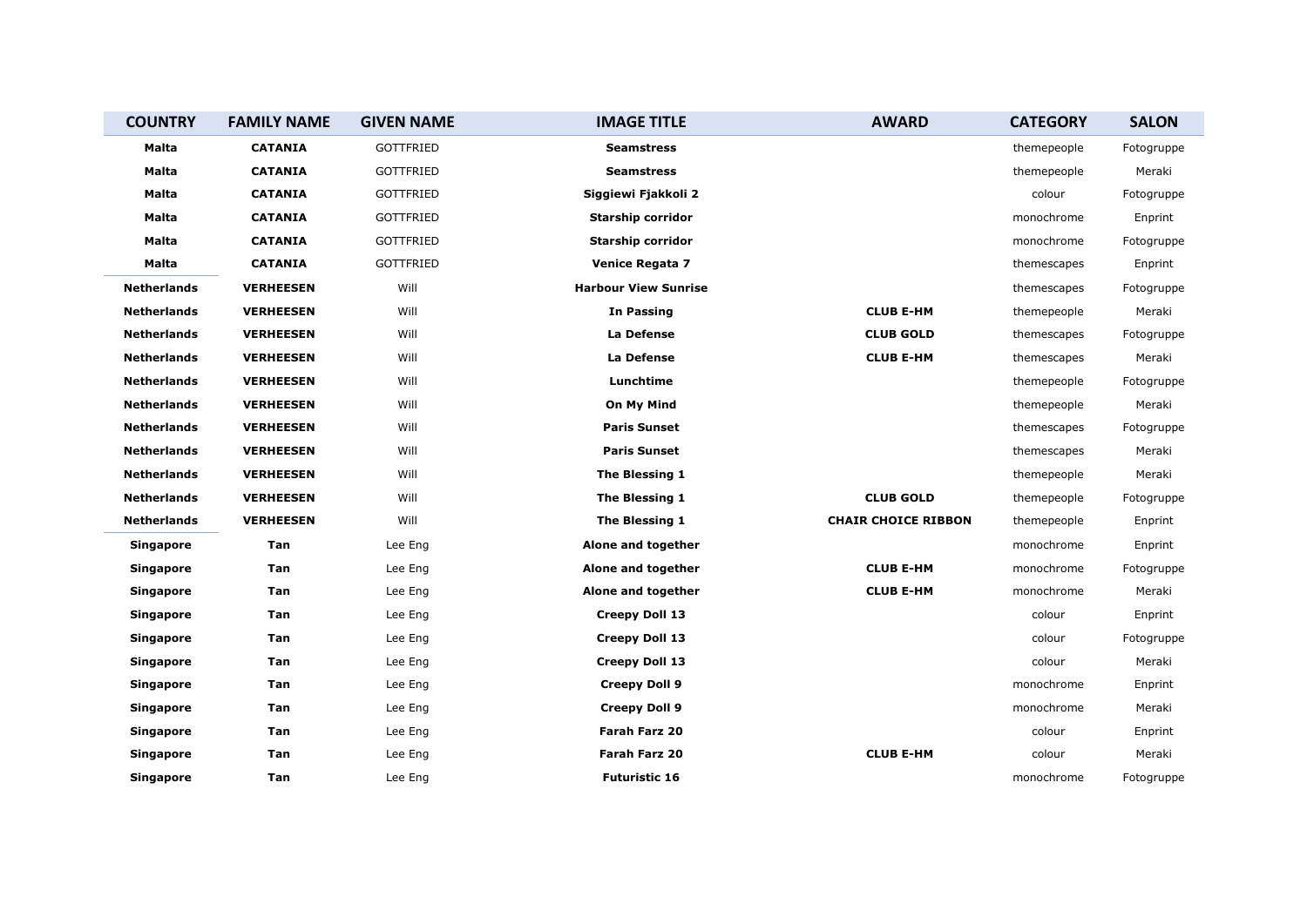| <b>COUNTRY</b>   | <b>FAMILY NAME</b> | <b>GIVEN NAME</b> | <b>IMAGE TITLE</b>               | <b>AWARD</b>     | <b>CATEGORY</b> | <b>SALON</b> |
|------------------|--------------------|-------------------|----------------------------------|------------------|-----------------|--------------|
| <b>Singapore</b> | Tan                | Lee Eng           | <b>Futuristic 16</b>             |                  | monochrome      | Meraki       |
| <b>Singapore</b> | Tan                | Lee Eng           | <b>Futuristic 16</b>             | <b>CLUB E-HM</b> | monochrome      | Enprint      |
| Singapore        | Tan                | Lee Eng           | <b>Futuristic 2</b>              |                  | colour          | Fotogruppe   |
| <b>Singapore</b> | Tan                | Lee Eng           | Group 2                          |                  | themepeople     | Fotogruppe   |
| <b>Singapore</b> | Tan                | Lee Eng           | Jakarta Cityscape 1              |                  | themescapes     | Meraki       |
| <b>Singapore</b> | Tan                | Lee Eng           | Jakarta Cityscape 1              | <b>CLUB E-HM</b> | themescapes     | Fotogruppe   |
| <b>Singapore</b> | Tan                | Lee Eng           | Kazakh Eagle Hunters 12          | <b>CLUB E-HM</b> | themepeople     | Fotogruppe   |
| <b>Singapore</b> | Tan                | Lee Eng           | <b>Oriental Honey Buzzard 17</b> |                  | colour          | Enprint      |
| <b>Singapore</b> | Tan                | Lee Eng           | <b>Oriental Honey Buzzard 17</b> |                  | colour          | Fotogruppe   |
| <b>Singapore</b> | Tan                | Lee Eng           | Singapore public house 1         |                  | themescapes     | Fotogruppe   |
| <b>Singapore</b> | Tan                | Lee Eng           | Singapore public house 1         | <b>CLUB GOLD</b> | themescapes     | Meraki       |
| <b>Singapore</b> | Tan                | Lee Eng           | <b>Singapore Twilight City 3</b> |                  | themescapes     | Fotogruppe   |
| <b>Singapore</b> | Tan                | Lee Eng           | <b>Singapore Twilight City 3</b> |                  | themescapes     | Meraki       |
| <b>Singapore</b> | Tan                | Lee Eng           | <b>Viet Rustic Wall 8</b>        |                  | monochrome      | Fotogruppe   |
| Slovenia         | <b>KRIZAJ</b>      | <b>TOMI</b>       | <b>A1-SUNSET</b>                 |                  | colour          | Enprint      |
| Slovenia         | <b>KRIZAJ</b>      | <b>TOMI</b>       | <b>A1-SUNSET</b>                 | <b>CLUB E-HM</b> | colour          | Fotogruppe   |
| Slovenia         | <b>KRIZAJ</b>      | <b>TOMI</b>       | <b>A3-CHURCH NEAR THE LAKE</b>   |                  | colour          | Enprint      |
| Slovenia         | <b>KRIZAJ</b>      | <b>TOMI</b>       | <b>A3-CHURCH NEAR THE LAKE</b>   |                  | colour          | Fotogruppe   |
| Slovenia         | <b>KRIZAJ</b>      | <b>TOMI</b>       | <b>A3-CHURCH NEAR THE LAKE</b>   | <b>CLUB E-HM</b> | colour          | Meraki       |
| Slovenia         | <b>KRIZAJ</b>      | <b>TOMI</b>       | <b>A4-STONY VILLAGE</b>          |                  | colour          | Fotogruppe   |
| Slovenia         | <b>KRIZAJ</b>      | <b>TOMI</b>       | <b>A4-STONY VILLAGE</b>          |                  | colour          | Meraki       |
| Slovenia         | <b>KRIZAJ</b>      | <b>TOMI</b>       | <b>B1-WINDMILL</b>               |                  | themescapes     | Enprint      |
| Slovenia         | <b>KRIZAJ</b>      | TOMI              | <b>B2-CHAPELE</b>                |                  | themescapes     | Enprint      |
| Slovenia         | <b>KRIZAJ</b>      | <b>TOMI</b>       | <b>B2-CHAPELE</b>                | <b>CLUB E-HM</b> | themescapes     | Meraki       |
| Slovenia         | <b>KRIZAJ</b>      | <b>TOMI</b>       | C3-GO-GO-GO                      |                  | monochrome      | Enprint      |
| Slovenia         | <b>KRIZAJ</b>      | <b>TOMI</b>       | C3-GO-GO-GO                      |                  | monochrome      | Meraki       |
| <b>USA</b>       | <b>CHAN</b>        | Anna              | <b>Climbing alone</b>            |                  | colour          | Enprint      |
| <b>USA</b>       | Chiu               | Bob               | Rock view in Utah5               |                  | themescapes     | Fotogruppe   |